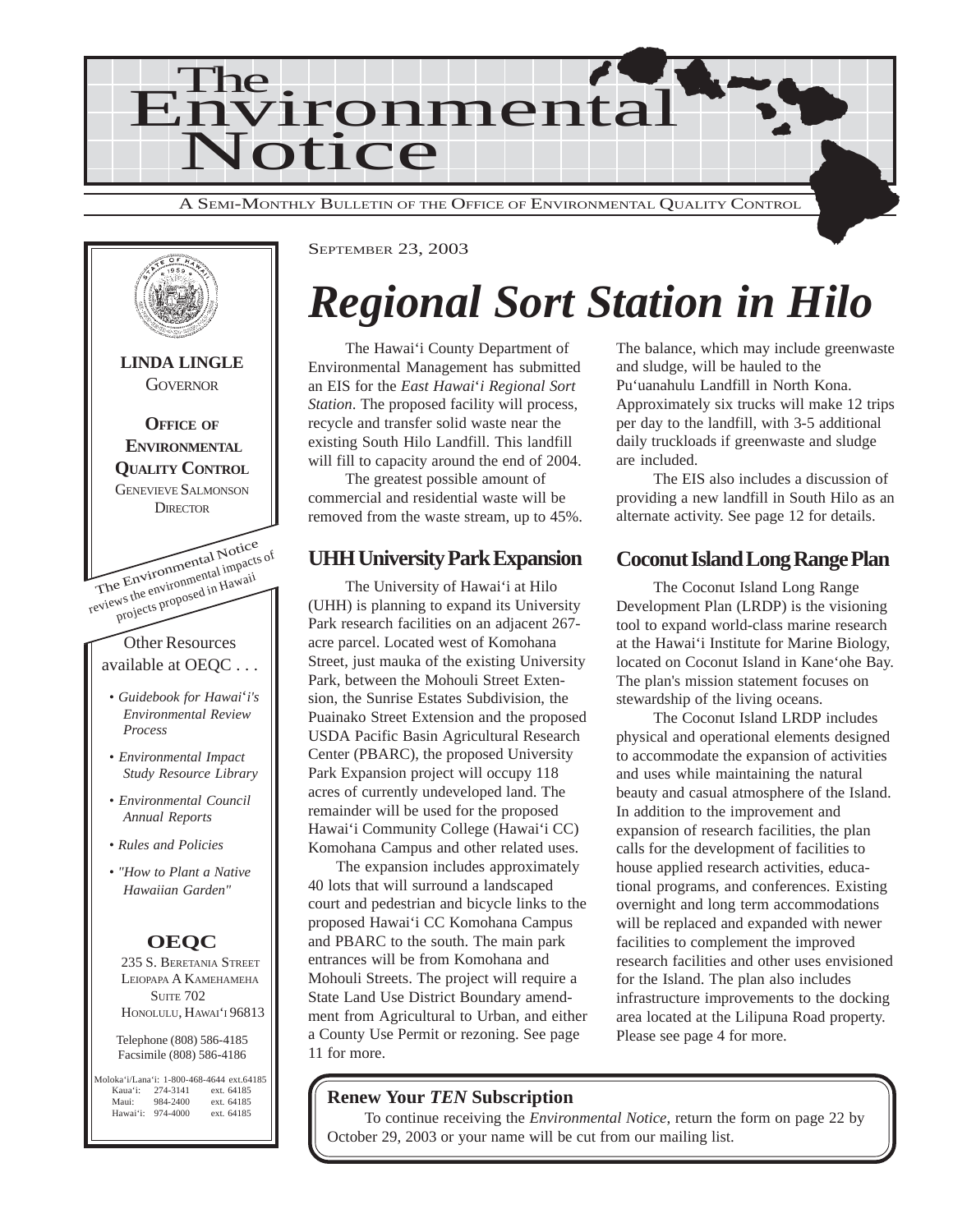

#### **Draft Environmental Assessment**

A project or action that may affect the environment cannot be implemented until an Environmental Assessment (EA) is prepared in accordance with HRS §343. If the lead government agency anticipates that the project will have no significant environmental impact, then a Draft EA is written and public notice is published in this periodic bulletin (see, section 343-3, HRS) known as the *Environmental Notice*. The public has 30 days to comment on the Draft EA from the date of the first notice.

#### **Final Environmental Assessment and FONSI (Negative Declaration)**

If, after the lead agency reviews the public comments, it feels that the project will have no significant effect on the environment, then it will prepare a Final EA and issue a Finding of No Significant Impact (FONSI) formerly called a *Negative Declaration.* The Final EA must respond to all public comments. An Environmental Impact Statement will not be required and the project may now be implemented. The public has 30 days from the first notice of a FONSI in this Bulletin to sue in court to require the preparation of an EIS.

#### **EIS Prep Notice**

If the lead agency decides that a project may have a significant environmental impact, it must prepare an Environmental Impact Statement (EIS) prior to implementing the project. The first step in preparing an EIS is publishing an EIS Preparation Notice (Prep Notice) in this Bulletin. Agencies, groups or individuals have 30 days from the first publication of an EIS Prep Notice to request to become a consulted party and to make written comments regarding the environmental effects of the proposed action. The draft EIS must respond to these comments.

#### **Draft EIS**

If a project is likely to have a significant environmental impact, the lead

agency or private applicant must prepare a Draft Environmental Impact Statement (Draft EIS) prior to project implementation. This document must completely disclose the likely impacts of a project. Secondary and cumulative impacts must be discussed along with measures proposed to mitigate them. The public has 45 days from the first publication date in this Bulletin to comment on a Draft EIS.

#### **Final EIS**

After considering public comments filed during the Draft EIS stage, the agency or applicant must prepare a Final Environmental Impact Statement (Final EIS). The Final EIS must respond to all comments from the draft stage. If deeper analysis was required, it must be included in this document. If the project is from a private applicant, the lead agency is authorized to accept the FEIS. If the project is public, the Governor or Mayor is the accepting authority. Only after the EIS is accepted, may the project be implemented.

#### **EIS Acceptance Notice**

If the accepting authority accepts a Final Environmental Impact Statement, a separate EIS Acceptance Notice will be published in this Bulletin. The public has 60 days from the date of first notice of acceptance to sue in court to challenge the acceptance of an EIS.

#### **NEPA**

National Environmental Policy Act (NEPA) is the law that requires federal projects to prepare an EIS. It is similar to Hawaii's law. Some projects require both a state and federal EIS and the public comment procedure should be coordinated. Although not required by law, the OEQC publishes NEPA notices in this Bulletin to help keep the public informed of important actions.

#### **Special Management Area Permits**

The Special Management Area (SMA) is along the coastlines of all our islands. Most development in this area requires a Special Management Permit

(SMP) under Chapter 205A, HRS and county ordinance. The Counties regulate development of this area. This Bulletin posts notice of these SMP applications to encourage public input.

#### **Shoreline Certifications**

State law requires that Hawaii shorelines be surveyed and certified when necessary to clearly establish the regulatory building setback (usually 40 feet inland from the shoreline). The public may participate in the process to help assure accurate regulatory boundaries. Private land owners often petition to have their shoreline certified prior to construction. This Bulletin publishes notice of both shoreline certification applications and of final certifications or rejections.

#### **Environmental Council**

The Environmental Council is a fifteen-member citizen board appointed by the Governor to advise the State on environmental concerns. The council makes the rules that govern the Environmental Impact Statement process. The agendas of their regular meetings are published in this Bulletin and the public is invited to attend.

#### **Exemption Lists**

Government agencies must keep a list describing the minor activities they regularly perform that are declared exempt from the environmental review process. These lists are reviewed and approved by the Environmental Council. This Bulletin will publish an agency's draft exemption list for public comment prior to Council decision making.

#### **Cultural Impact Assessments**

In 2000, the legislature passed a law that requires environmental assessments and impact statements to include the disclosure of the effects of a proposed action on the cultural practices of the community and the State. This law is in step with articles IX and XII of the State Constitution, which require government agencies to promote and preserve cultural beliefs, practices, and resources of Native Hawaiians and other ethnic groups.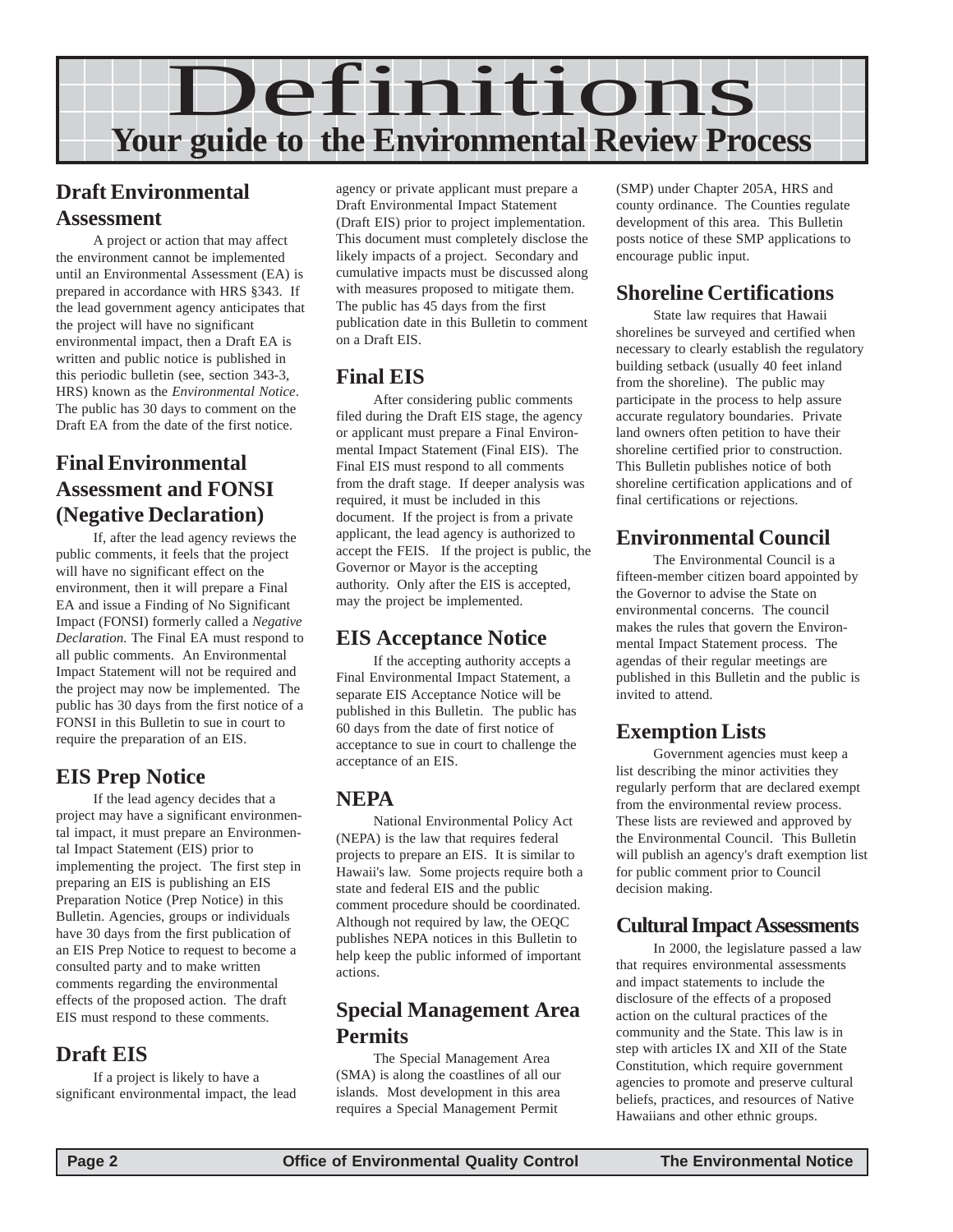# Table of Contents

SEPTEMBER 23, 2003

#### 1 **[O'ahu Notices](#page-3-0)**

#### **Draft Environmental Impact Statements**

[\(1\) Coconut Island \(Moku O Lo'e\) Long Range Development Plan ...... 4](#page-3-0)

| <b>National Environmental Policy Act (NEPA)</b>               |
|---------------------------------------------------------------|
| Schofield Barracks Joint Food Facility (EA and Draft FONSI) 4 |

| <b>Previously Published Projects Pending Public Comments</b> |  |
|--------------------------------------------------------------|--|
|                                                              |  |

#### **Acceptance Notices**

| $\sim$ . $\sim$ . $\sim$ . $\sim$ . $\sim$ . $\sim$ . $\sim$ . $\sim$ . $\sim$ . $\sim$ . $\sim$ . $\sim$ . $\sim$ . $\sim$ . $\sim$ . $\sim$ . $\sim$ . $\sim$ . $\sim$ . $\sim$ . $\sim$ . $\sim$ . $\sim$ . $\sim$ . $\sim$ . $\sim$ . $\sim$ . $\sim$ . $\sim$ . $\sim$ . $\sim$ . $\sim$ |  |
|-----------------------------------------------------------------------------------------------------------------------------------------------------------------------------------------------------------------------------------------------------------------------------------------------|--|
|                                                                                                                                                                                                                                                                                               |  |

#### 7 **Kaua'i Notices**

| Final Environmental Assessments/Findings of No Signifi- |  |
|---------------------------------------------------------|--|
| cant Impacts (FONSI)                                    |  |
|                                                         |  |

#### **Previously Published Projects Pending Public Comments** Draft Environmental Assessments [...................................................... 7](#page-6-0)

#### 3 **Maui Notices**

#### **Draft Environmental Assessments**

| <b>Final Environmental Assessments/Findings of No Signifi-</b><br>cant Impacts (FONSI) |  |
|----------------------------------------------------------------------------------------|--|

#### 6 **Hawai'i Notices**

| <b>Draft Environmental Assessments</b>                        |  |
|---------------------------------------------------------------|--|
|                                                               |  |
| <b>Environmental Impact Statement Preparation Notices</b>     |  |
| (2) University of Hawai'i at Hilo Mauka Lands Master Plan  11 |  |
| <b>Draft Environmental Impact Statements</b>                  |  |
| (3) Fost Hawai'i Regional Sort Station                        |  |

[\(3\) East Hawai'i Regional Sort Station](#page-11-0) .............................................. 12

#### **Previously Published Projects Pending Public Comments**

#### s **Shoreline Notices**

#### ^ **Coastal Zone News**

| (1) Waihe'e Stream Bank Stabilization, Kane'ohe, O'ahu  16 |  |
|------------------------------------------------------------|--|
|                                                            |  |
|                                                            |  |
| Special Management Area Documents (Chapter 25, Revised     |  |
|                                                            |  |
|                                                            |  |

#### 0 **Land Use Commission Notices**

#### V **Pollution Control Permit Applications**

|--|

#### ' **[Announcements](#page-19-0)**



*We provide access to our activities without regard to race, color, national origin (including language), age, sex, religion, or disability. Write or call OEQC or our departmental Affirmative Action Officer at Box 3378, Honolulu, HI 96801-3378 or at (808) 586- 4616 (voice/tty) within 180 days of a problem. OEQC intends to make the information in this bulletin accessible to everyone. Individuals that require this material in a different format (such as large type or braille), should contact our office for assistance.*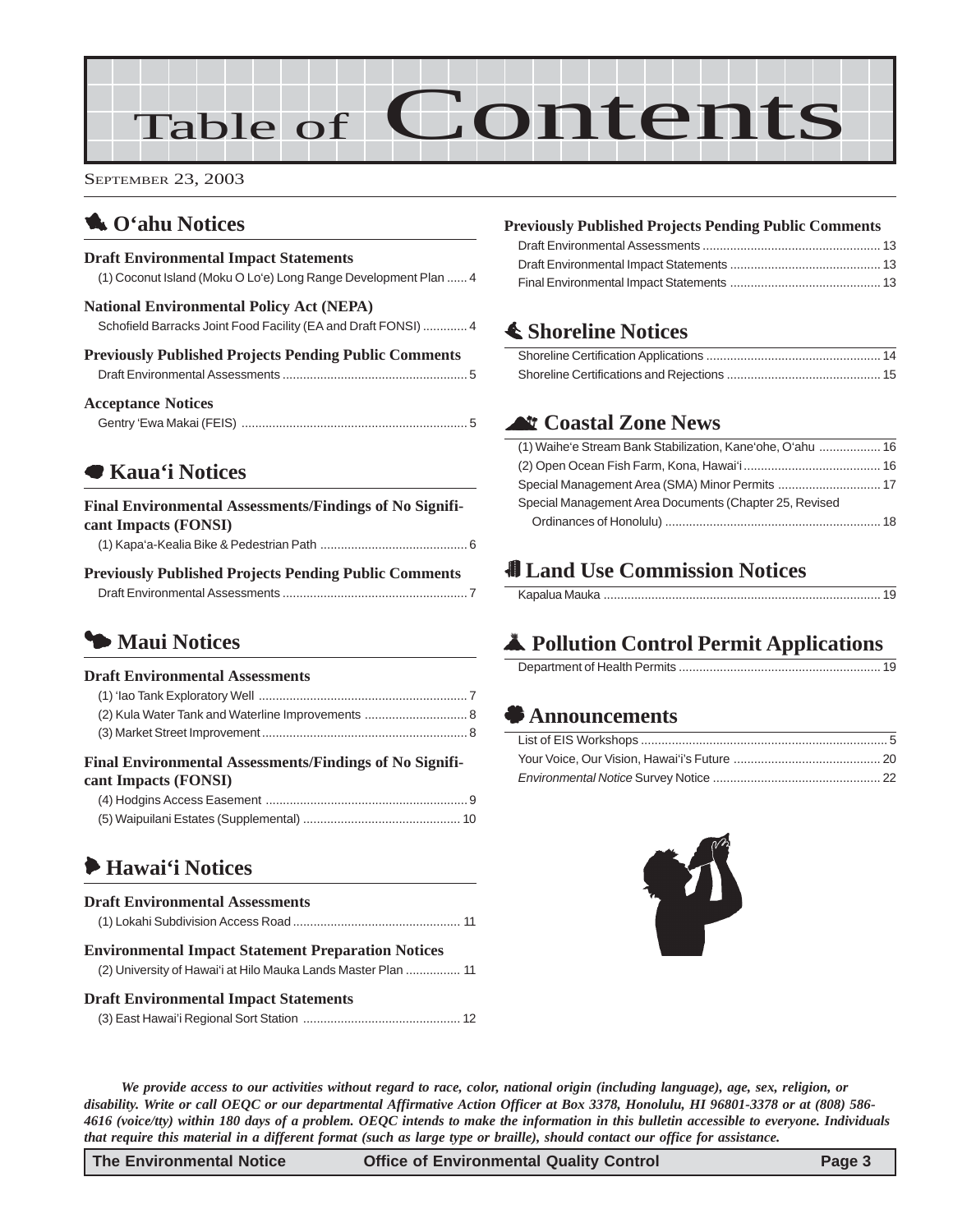# <span id="page-3-0"></span>**O'ahu Notices**

SEPTEMBER 23, 2003

### **Draft Environmental Impact Statements**

### 1 **(1) Coconut Island (Moku O Lo'e) Long Range Development Plan**

| District:         | Ko'olaupoko                                 |  |
|-------------------|---------------------------------------------|--|
| TMK:              | $4-6-01:01, 15, 16, 17, 51$                 |  |
| Applicant:        | University of Hawai'i at Manoa              |  |
|                   | Hawai'i Institute of Marine Biology         |  |
|                   | P.O. Box 1346                               |  |
|                   | Kane'ohe, Hawai'i 96744                     |  |
|                   | Contact: Dr. Jane Ball (236-7411)           |  |
|                   | <b>Approving Agency/Accepting</b>           |  |
| <b>Authority:</b> | Governor, State of Hawai'i                  |  |
|                   | c/o Office of Environmental Quality Control |  |
|                   | 235 South Beretania Street, Suite 702       |  |

Honolulu, Hawai'i 96813 **Consultant**: Group 70 International, Inc. 925 Bethel Street, 5th Floor Honolulu, Hawai'i 96813 Contact: George Atta (523-5866 x 103) **Public Comment**

#### **Deadline**: November 7, 2003 **Status**: DEIS First Notice pending public comment. Address comments to the applicant with copies to the approving agency or accepting authority, and the consultant. **Permits**

**Required**: CDUA, SMA, SSV

Approved in 1998 by the University of Hawai'i Board of Regents, the Coconut Island Long Range Development Plan (LRDP) is the visioning tool to expand world-class marine research at the Hawai'i Institute for Marine Biology, located on Coconut Island in Kane'ohe Bay. The plan's mission statement focuses on stewardship of the living oceans. Four themes were identified in the LRDP to guide the future development of the island: research, education, sustainability, and stewardship.

The Coconut Island LRDP includes physical and operational elements designed to accommodate the expansion of activities and uses while maintaining the natural beauty and casual atmosphere of the Island. In addition to the improve-

ment and expansion of research facilities, the plan calls for the development of facilities to house applied research activities, educational programs, and conferences. Existing overnight and long term accommodations will be replaced and expanded with newer facilities to complement the improved research facilities and other uses envisioned for the Island. The plan also includes infrastructure improvements to the docking area located at the Lilipuna Road property.

**1**

The proposed improvements to property are to be implemented in phases upon obtaining necessary permits and approvals, which include a Conservation District Use Permit, Water Quality Certification, a Special Management Area Use Permit, and a Shoreline Setback Variance.

### **National Environmental Policy Act (NEPA)**



#### **Schofield Barracks Joint Food Facility (EA and Draft FONSI)**

**District**: Wahiawa **Public Comment Deadline**: October 23, 2003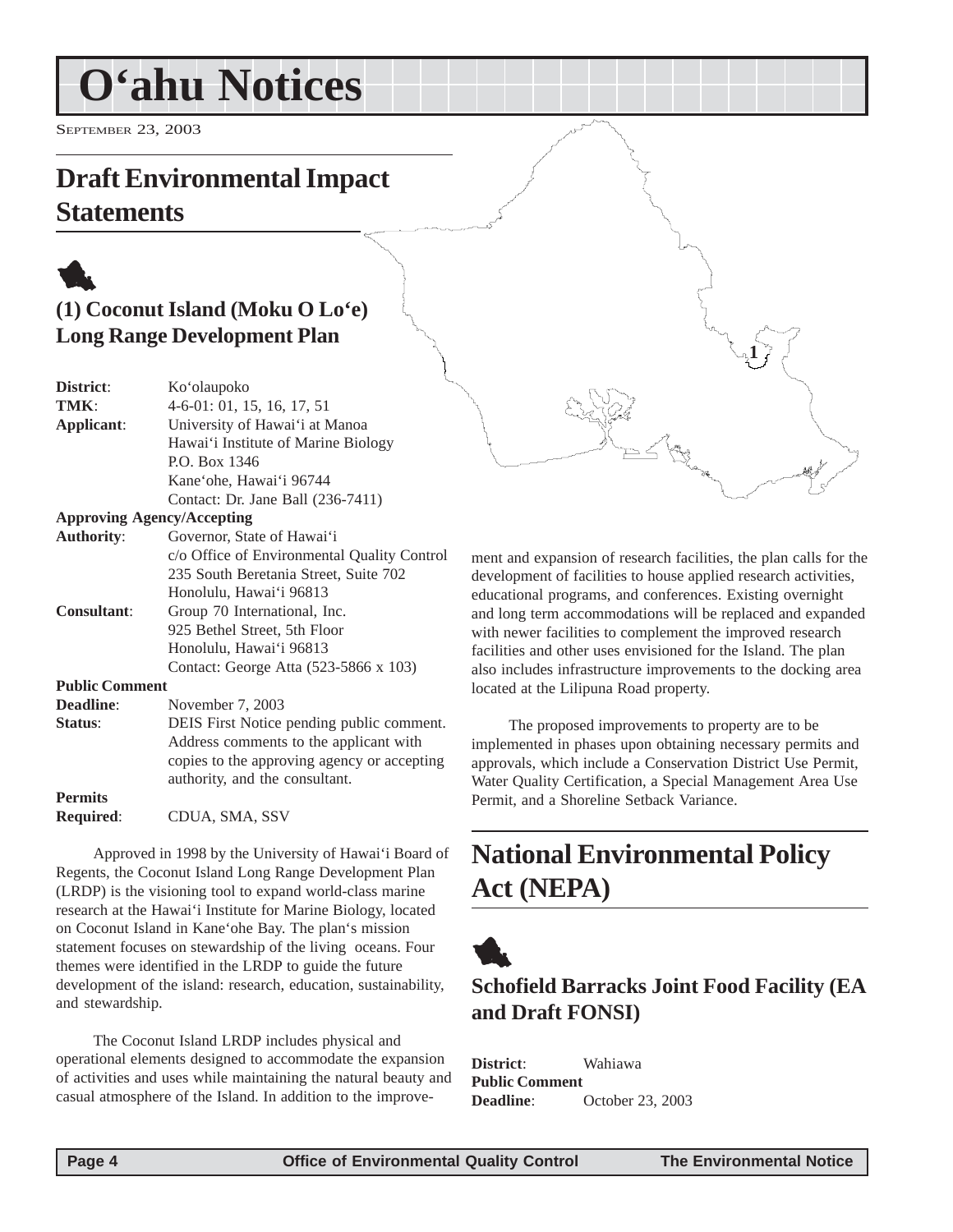<span id="page-4-0"></span>

SEPTEMBER 23, 2003

The Army Air Force Exchange Service (AAFES) has prepared an Environmental Assessment (EA) and Draft Finding of No Significant Impact (FNSI) for the construction of a Joint Food Facility at Schofield Barracks, O'ahu, Hawai'i. The purpose of the proposed Joint Food Facility is to relocate Burger King and Popeye's Chicken food concessions displaced by the proposed development of a new AAFES Shopping Center Complex at Schofield Barracks.

The new Joint Food facility would be a 7,800 square foot facility located near the Schofield Barracks main gate (Foote Gate) at the intersection of Foote Avenue and Road A, across from the AAFES Car Care Center. The paved access and parking would cover approximately 102,000 square feet. The total developed area would be approximately 2.5 acres.

Based on the information compiled during the preparation of the EA, it has been concluded that the construction of the Joint Food Facility at Schofield Barracks would not constitute a major action having significant effects on the quality of the man made or natural environment.

Copies of the EA and Draft FNSI are available for review and can be obtained upon request by contacting Peter Yuh, Jr. at 656-2878, extension 1051. Any comments should be provided by October 23, 2003 and sent to: Peter Yuh, Jr., Environmental Division (APVG-GWV), Directorate of Public Works, U.S. Army Garrison, Hawai'i, 572 Santos Dumont Ave., Wheeler Army Airfield, Schofield Barracks, HI 96857- 5013. At the conclusion of the review period the Army will respond to any comments, and finalize and sign the FSNI, if appropriate.

### **Previously Published Projects Pending Public Comments**

#### **Draft Environmental Assessments**

**1.** North Kahana Bridge Replacement

**Applicant**: State Department of Transportation Highways Division 601 Kamokila Boulevard, Room 611 Kapolei, Hawai'i 96707 Contact: Dean Takiguchi (692-7614)

#### **Approving Agency/Accepting**

**Authority**: Same as above. **Public Comment Deadline**: October 8, 2003

### **Acceptance Notices**

#### 1 **Gentry 'Ewa Makai (FEIS)**

| Applicant:                        | Gentry Investment Properties                 |  |
|-----------------------------------|----------------------------------------------|--|
|                                   | P.O. Box 295                                 |  |
|                                   | Honolulu, Hawai'i 96809-0295                 |  |
|                                   | Contact: Debra Luning (599-8370)             |  |
| <b>Approving Agency/Accepting</b> |                                              |  |
| <b>Authority:</b>                 | City and County of Honolulu                  |  |
|                                   | Department of Planning and Permitting        |  |
|                                   | 650 South King Street, 7 <sup>th</sup> Floor |  |
|                                   | Honolulu, Hawai'i 96813                      |  |
|                                   | Contact: Tim Hata (527-6070)                 |  |
| Status:                           | FEIS accepted by the Department of           |  |
|                                   | Planning & Permitting, City & County of      |  |
|                                   | Honolulu on September 2, 2003.               |  |



### **List of EIS Workshops**

**Overview of the EIS Process** September 26, 2003 - 9 - 11 a.m. September 26, 2003 - 1- 3 p.m. October 10, 2003 - 9 -11 a.m. October 24, 2003 - 9 - 11 a.m. November 7, 2003 - 9 - 11 a.m. November 21, 2003 - 9 - 11 a.m. December 15, 2003 9 -11 a.m.

**Environmental Review for Community Groups** September 19, 2003 - 1 -3 p.m. October 17, 2003 - 1 -3 p.m. November 14, 2003 - 1 - 3 p.m.

December 12, 2003 - 1 - 3 p.m.

**Environmental Review for Decision Makers** By appointment

All sessions are free of charge and will be held in OEQC's office. Please call 586-4185 to register.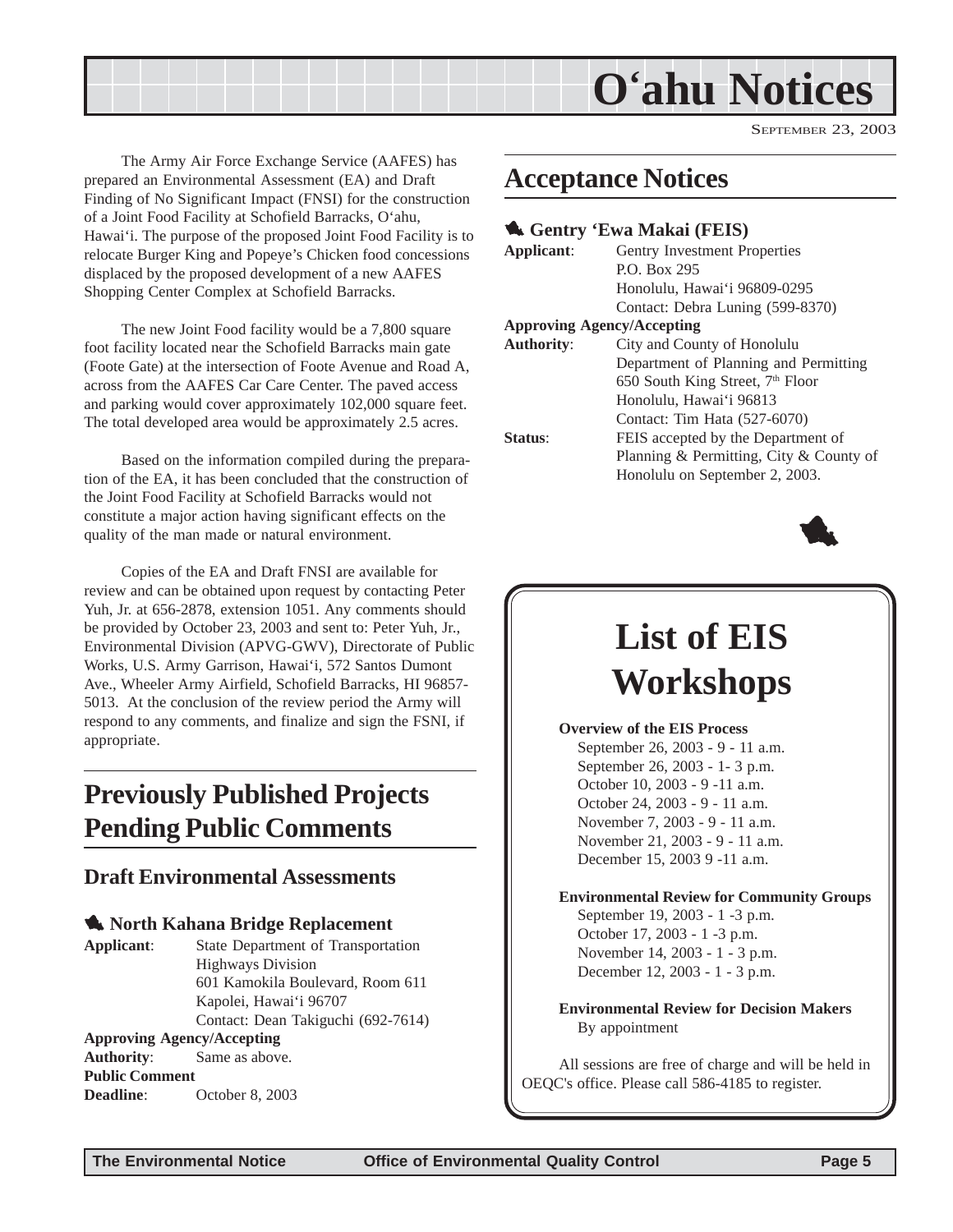# <span id="page-5-0"></span>**Kaua'i Notices**

SEPTEMBER 23, 2003

### **Final Environmental Assessments/Findings of No Significant Impacts (FONSI)**

### $\bullet$ **(1) Kapa'a-Kealia Bike & Pedestrian Path**

| District:                         | Kawaihau                                      |
|-----------------------------------|-----------------------------------------------|
| TMK:                              | 4-05-02:01; 4-05-07:01; 4-05-08:01; 4-05-     |
|                                   | 11:01, 03, 45, 53; 4-05-12:01, 02; 4-05-      |
|                                   | 13:01, 02, 28; 4-06-14:34, 36, 90, 91, 92; 4- |
|                                   | $07-03:01$ ; 4-07-07:29                       |
| Applicant:                        | County of Kaua'i                              |
|                                   | Department of Public Works                    |
|                                   | 4444 Rice Street                              |
|                                   | Lihue, Hawai'i 96766                          |
|                                   | Contact: Doug Haigh (241-6650)                |
| <b>Approving Agency/Accepting</b> |                                               |
| <b>Authority:</b>                 | Same as above.                                |
| <b>Consultant:</b>                | SSFM International, Inc.                      |
|                                   | 501 Sumner Street, Suite 502                  |
|                                   | Honolulu, Hawai'i 96817                       |
|                                   | Contact: Ronald Sato (531-1308)               |
| Status:                           | FEA/FONSI issued, project may proceed.        |
| <b>Permits</b>                    | Army; 401-WQC; CDUA; CZM Consis-              |
| <b>Required:</b>                  | tency; NPDES; Grubbing, Grading,              |
|                                   | Building; SMA; SSV; SCAP; Flood Zone          |
|                                   | This is a joint 343-NEPA submission.          |

The Department of Public Works (DPW), County of Kaua'i, is proposing to develop a multi-use path for bicyclists, pedestrians, and other users along the coastline from Kapa'a to Kealia on the Island of Kaua'i. To implement this project, the County DPW is developing a "basis of design" for the improvements that will establish design criteria to be used for the project's design and implementation.

The total length of this project corridor is approximately 4.3 miles starting from Lihi Park in Kapa'a town to Ahihi Point in Kealia, and generally includes the area from the shoreline up to the highway. This project would allow the County to utilize their existing shoreline property to provide alternative transportation routes, and a safe path for bicycle, pedestrian, and other non-motorized activities along the path. **1**

The community will benefit from safe access to the shoreline and related path amenities. This also allows the County to expand its multi-use paths planned along the eastern coast of Kaua'i, and implement recommendations from the State's Bike Plan Hawai'i.

A 12-foot-wide multi-use path is planned which would involve improving an existing asphalt-paved path in the Kapa'a town area, and pavement improvements to the existing cane haul road that extends from Kapa'a to Ahihi Point in the northern Kealia area. Improvements to existing cane haul road bridges along the coastline would also be done in establishing this path.

Other amenities are also planned along this path to support path users along with other recreational users along the shoreline. These improvements include providing pavilions, comfort stations, and parking areas at Lihi Park and Kealia Beach Park since there are presently no facilities. A comfort station will also be provided at a parking lot serving a shoreline access path through the Kealia Kai Subdivision. A new parking area and rest area would also be provided near the Kealia Lookout to serve recreational activities occurring in this area.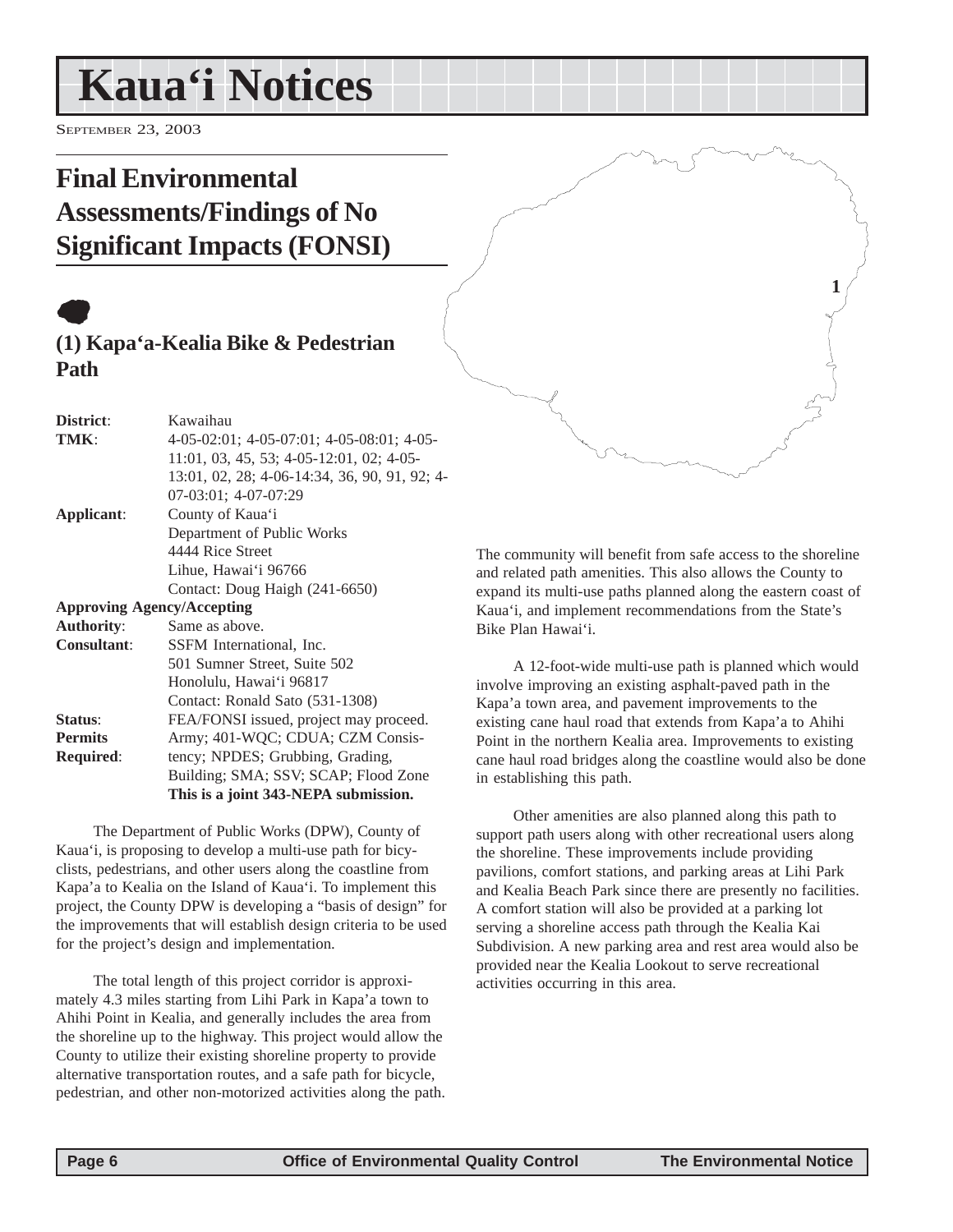# **Kaua'i Notices**

**Maui Notices**

SEPTEMBER 23, 2003

### <span id="page-6-0"></span>**Previously Published Projects Pending Public Comments**

#### **Draft Environmental Assessments**

#### 7 **Nextel PMRF Communication Facility at Barking Sands**

**Applicant**: Nextel Partners, Inc. 3375 Koapaka Street, Suite D-155 Honolulu, Hawai'i 96819 Contact: Matt Tobias (383-8880)

#### **Approving Agency/Accepting**

**Authority**: Department of Land and Natural Resources P. O. Box 621 Honolulu, Hawai'i 96809 Contact: Sam Lemmo (587-0381)

#### **Public Comment**

**3**

**1**

**Deadline**: October 8, 2003

**5 2**



### **Draft Environmental Assessments**



#### **(1) 'Iao Tank Exploratory Well**

| District:             | Wailuku                                      |  |
|-----------------------|----------------------------------------------|--|
| TMK:                  | $3 - 5 - 01:021$                             |  |
| Applicant:            | County of Maui                               |  |
|                       | Department of Water Supply                   |  |
|                       | 200 South High Street, 5 <sup>th</sup> Floor |  |
|                       | Wailuku, Hawai'i 96793                       |  |
|                       | Contact: George Tengan (270-7816)            |  |
|                       | <b>Approving Agency/Accepting</b>            |  |
| <b>Authority:</b>     | Same as above.                               |  |
| <b>Consultant:</b>    | C. Takumi Engineering, Inc.                  |  |
|                       | 18 Central Avenue                            |  |
|                       | Wailuku, Hawai'i 96793                       |  |
|                       | Contact: Mery Apple (249-0411)               |  |
| <b>Public Comment</b> |                                              |  |
| Deadline:             | October 23, 2003                             |  |
| Status:               | DEA First Notice pending public comment.     |  |
|                       | Address comments to the applicant with       |  |
|                       | copies to the consultant and OEQC.           |  |

The Maui Department of Water Supply (DWS) is

**4**

proposing the construction of an exploratory well in Wailuku, Maui, Hawai'i. The proposed well site is located south of 'Iao Stream, within a County of Maui Reservoir Lot.

The project will involve the drilling, casing and testing of an exploratory well. The well will be constructed to the basal aquifer casing. The annular space will be grouted from just above the water table to ground surface to prevent surface or high level water seepage from entering the well. Water encountered above the basal lens during the drilling of the well will be grouted before continuing with the drilling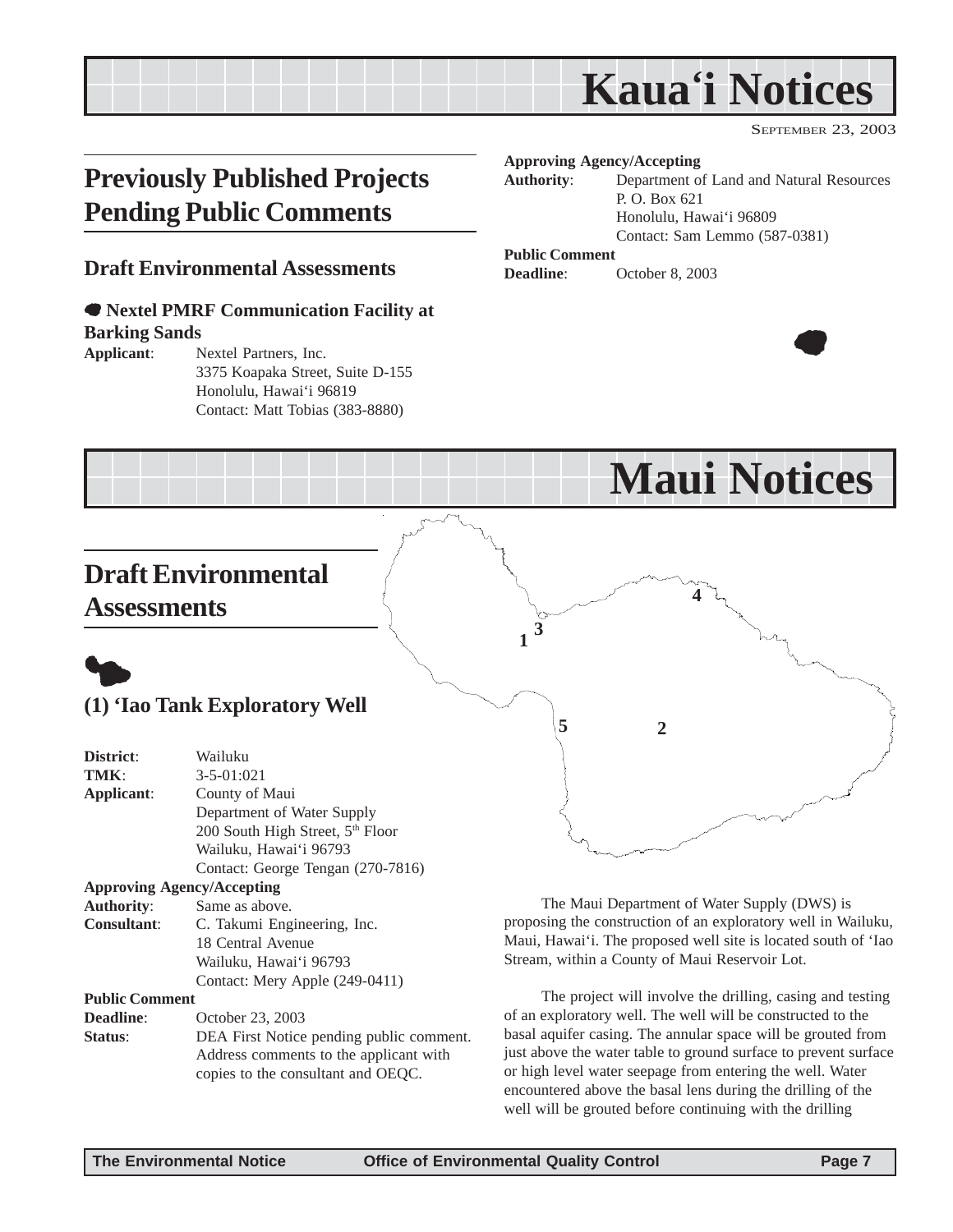# <span id="page-7-0"></span>**Maui Notices**

SEPTEMBER 23, 2003

operation. Well pump testing to determine the quantity of water available consists of a pump step test and a pump continuous test. A sample during the continuous pump test will determine water quality. The anticipated test pumping range is 300 gallons per minute to 1,600 gallons per minute.

Upon completion of the well testing, the well will be capped, the data obtained will be analyzed, and the Department of Water Supply will then decide whether to continue with the development of the well. The data will also help confirm the estimated sustainable yield of the aquifer.

The proposed project will generate short term impacts that are typical of site preparation and construction activities. These impacts include air quality, noise, and potential impacts to vehicular traffic. The impacts are short-term and will only occur during construction. The impacts will be mitigated through compliance with the applicable state and county regulations.Moreover, no natural resources have been recorded at the project site. The proposed project will not require the consumption of energy once the construction is complete.



#### **(2) Kula Water Tank and Waterline Improvements**

| Makawao                                                                                                                                                                  |  |
|--------------------------------------------------------------------------------------------------------------------------------------------------------------------------|--|
| 2-3-004: 013, 033; 2-3-014: 014                                                                                                                                          |  |
| KRS Associates II, LLC                                                                                                                                                   |  |
| 1043 Makawao Avenue, Suite 208                                                                                                                                           |  |
| Makawao, Hawai'i 96768                                                                                                                                                   |  |
| Contact: Michele Chouteau (572-3011 x 17)                                                                                                                                |  |
| <b>Approving Agency/Accepting</b>                                                                                                                                        |  |
| County of Maui                                                                                                                                                           |  |
| Department of Water Supply                                                                                                                                               |  |
| P.O. Box 1109                                                                                                                                                            |  |
| Wailuku, Hawai'i 96793                                                                                                                                                   |  |
| Contact: Jeffrey Pearson (270-7834)                                                                                                                                      |  |
| Chouteau Consulting                                                                                                                                                      |  |
| 3620 Baldwin Avenue, Suite 105                                                                                                                                           |  |
| Makawao, Hawai'i 96768                                                                                                                                                   |  |
| Contact: Michele Chouteau (572-2233)                                                                                                                                     |  |
| <b>Public Comment</b>                                                                                                                                                    |  |
| October 23, 2003                                                                                                                                                         |  |
| DEA First Notice pending public comment.<br>Address comments to the applicant with<br>copies to the approving agency or accepting<br>authority, the consultant and OEQC. |  |
|                                                                                                                                                                          |  |

#### **Permits**

**Required**: Grading, Building

KRS Associates II, LLC proposes to construct a 141,000 gallon water tank and waterline improvements in Kula, Maui.

The water tank will be situated on the existing "Harry Field" tank site owned by the County Department of Water Supply (DWS) and located on Haleakala Highway, near the intersection with Kimo Drive. The 1.011-acre site is identified as TMK No. 2-3-004: 033 and is currently occupied by a 50,000 gallon tank that will remain in use. The new water tank, like the existing tank, will be glass-lined stainless steel and will be painted dark green. The new tank will be approximately 19 feet high and approximately 36 feet in diameter.

The waterline improvements will be situated underground, traversing two privately owned parcels and County roadway rights-of-way. TMK No. 2-3-004: 013 is owned by Haleakala Ranch and has been used for ranching for more than a century. TMK No. 2-3-014: 014 is owned by Vi Dolman Trust and is undeveloped. The waterline improvements will be approximately 3500 feet in length, with approximately 2200 feet traversing the two private parcels and approximately 1300 feet traversing the County rights-ofway.

The new water tank and waterlines will provide storage and service capacity to meet existing and future demand. Rather than requiring existing and future users to provide improvements that serve individual needs, DWS prefers to consolidate such improvements under DWS ownership and operation, thus simplifying maintenance and ensuring DWS standards are met. The project has received the input and support of adjacent and nearby residents.



#### **(3) Market Street Improvement**

**District**: Wailuku

| District:         |
|-------------------|
| TMK:              |
| <b>Applicant:</b> |
|                   |

**TMK**: NA **County of Maui** Department of Public Works and Environmental Management 200 South High Street Wailuku, Hawai'i 96793 Contact: Lloyd Lee (270-7745)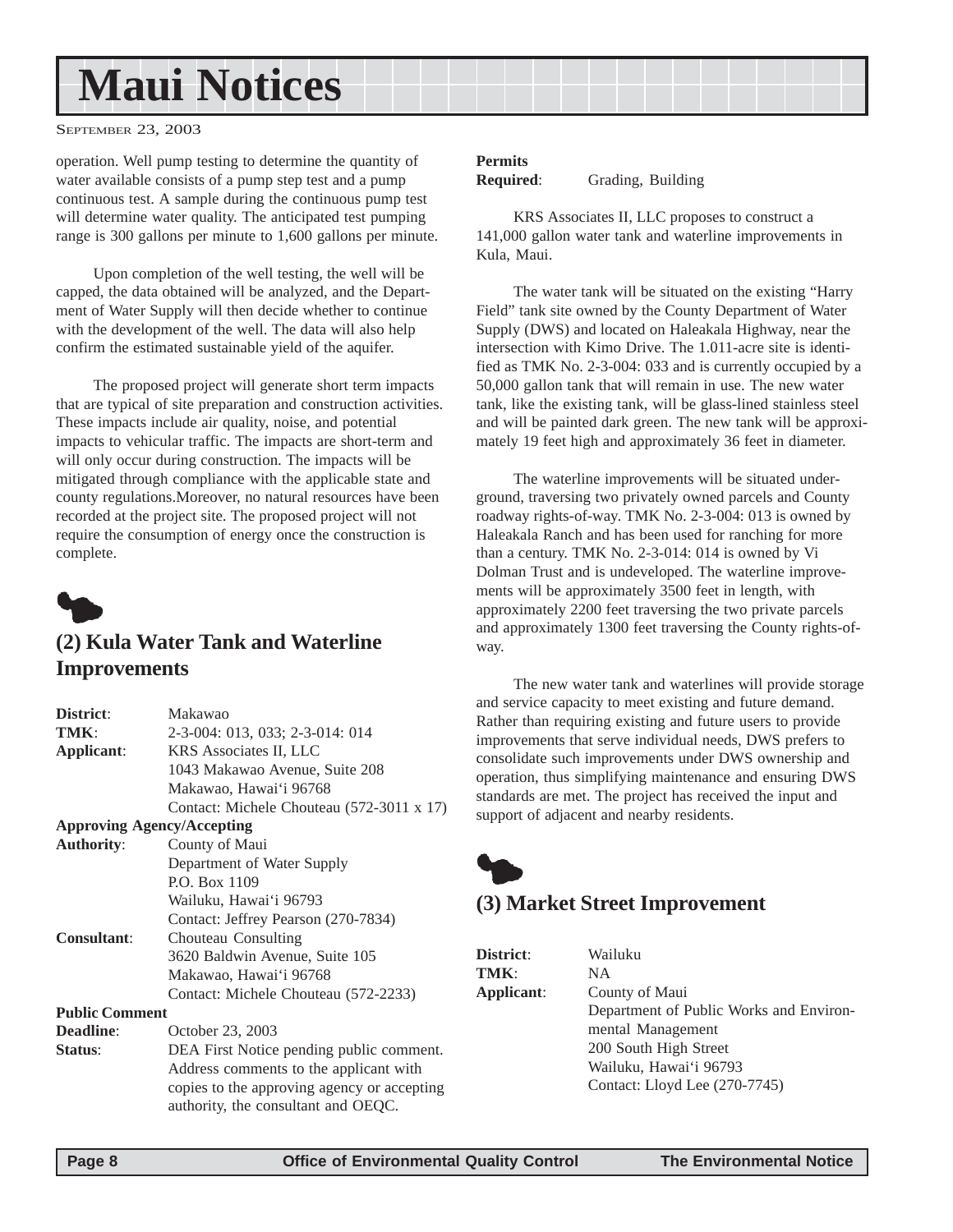<span id="page-8-0"></span>

SEPTEMBER 23, 2003

#### **Approving Agency/Accepting**

| <b>Authority:</b>     | Same as above.                           |
|-----------------------|------------------------------------------|
| <b>Consultant:</b>    | Chris Hart & Partners, Inc.              |
|                       | 1955 Main Street, Suite 200              |
|                       | Wailuku, Hawai'i 96793                   |
|                       | Contact: Christopher Hart (242-1955)     |
| <b>Public Comment</b> |                                          |
| <b>Deadline:</b>      | October 23, 2003                         |
| Status:               | DEA First Notice pending public comment. |
|                       | Address comments to the applicant with   |
|                       | copies to the consultant and OEQC.       |
| <b>Permits</b>        |                                          |
| <b>Required:</b>      | Grading, County ROW, Driveway permits    |
|                       |                                          |

The Market Street Improvement Project is a County and Federal funded project intended to provide landscape planting, improve pedestrian and vehicular circulation, and urban beautification of Market Street from Wells Street to the intersection of Market Street and Piihana and Mokuhau Streets, Wailuku, Maui, Hawai'i.

The proposed roadway improvements include pavement reconstruction; construction of concrete sidewalks and handicapped wheel-chair ramps; reconstruction of driveways; installation of drainage facilities; construction of planter islands with street tree planting, lighting, benches, signage, etc.; possible realignment of existing utilities such as water, electric and telephone systems; and related improvements. The construction of a 41-stall surface parking lot at the rear of the Iao Theatre is also part of this project. The primary purpose of the parking lot is to mitigate the impact to area businesses caused by the loss of on-street parking. The development impacts associated with the parking lot were assessed during the preparation of a Final Environmental Assessment for the Wailuku Mini-Park, Restroom and Police Resource Center (September 2001).

The proposed improvements will be constructed in phases thereby directly impacting only one section of the roadway at a time. During construction one lane of traffic will be in operation at all times. It is anticipated that construction within the commercial core will occur primarily during evening and weekend hours. Construction within Happy Valley will occur during standard work hours due to existing residences in the area.

Initiation of construction is anticipated in the fall of 2004. The project will be completed in approximately 9 to 12 months.

### **Final Environmental Assessments/Findings of No Significant Impacts (FONSI)**



#### **(4) Hodgins Access Easement**

| District:                                                     | Makawao                                |  |
|---------------------------------------------------------------|----------------------------------------|--|
| TMK:                                                          | $2 - 9 - 01:18$                        |  |
| Applicant:                                                    | William Koa Hodgins (573-1587)         |  |
|                                                               | 708 Olinda Road                        |  |
|                                                               | Makawao, Hawai'i 96768                 |  |
| <b>Approving Agency/Accepting</b>                             |                                        |  |
| <b>Authority:</b><br>Department of Land and Natural Resources |                                        |  |
|                                                               | 54 South High Street                   |  |
|                                                               | Wailuku, Hawai'i 96793-2198            |  |
|                                                               | Contact: Jason Koga (984-8103)         |  |
| Status:                                                       | FEA/FONSI issued, project may proceed. |  |
| <b>Permits</b>                                                |                                        |  |
| <b>Required:</b>                                              | SMA, Grading                           |  |

The applicant is seeking access to his property, a landlocked parcel in Haiku, Maui, via an access easement through public lands.

In order to complete the access route, the applicant is requesting a 12-foot wide access easement from the State of Hawaii, Department of Land and Natural Resources (DLNR). The access easement will traverse TMK (2)2-9-1:18, for a distance of approximately 400 lineal feet and will encompass a land area of approximately 0.10 acre.

Driveway construction will include grading by a bulldozer, with an overlay of dry crush run and gravel. Proposed construction activities are anticipated to last approximately two (2) days. Upon completion of the roadway, maintenance and operation of the roadway will be the responsibility of the applicant.

The proposed application involves the use of state lands.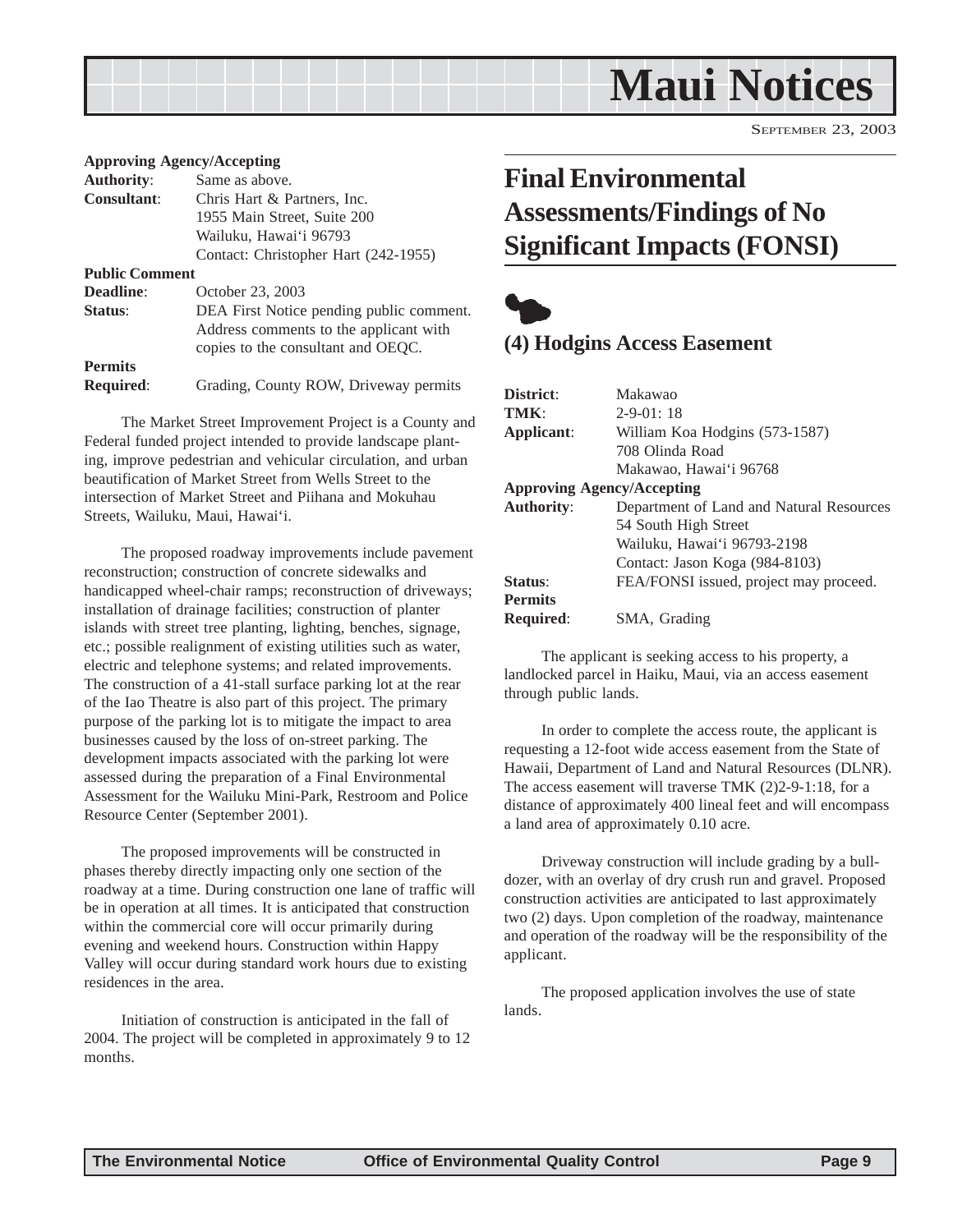# <span id="page-9-0"></span>**Maui Notices**

SEPTEMBER 23, 2003



#### **(5) Waipuilani Estates (Supplemental)**

| District:          | Wailuku                                |
|--------------------|----------------------------------------|
| TMK:               | 3-9-001:009 and Government Roadway Lot |
|                    | 2C (Originally from Tax Map Key 3-9-   |
|                    | 001:011)                               |
| Applicant:         | Betsill Brothers Construction, Inc.    |
|                    | 635 Kenolio Road                       |
|                    | Kihei, Hawai'i 96753                   |
|                    | Contact: Doyle Betsill (879-5375)      |
|                    | <b>Approving Agency/Accepting</b>      |
| <b>Authority:</b>  | County of Maui                         |
|                    | Maui County Planning Commission        |
|                    | 250 South High Street                  |
|                    | Wailuku, Hawai'i 96793                 |
|                    | Contact: Mike Foley (270-7735)         |
| <b>Consultant:</b> | Chris Hart & Partners, Inc.            |
|                    | Landscape Architecture and Planning    |
|                    | 1955 Main Street, Suite 200            |
|                    | Wailuku, Hawai'i 96793                 |
|                    | Contact: Christopher Hart (242-1955)   |
| Status:            | FEA/FONSI issued, project may proceed. |
| <b>Permits</b>     | SMA, Community Plan Amendment,         |
| <b>Required:</b>   | Grading, Flood Hazard Development,     |
|                    | NPDES, Building                        |

This Supplemental Final Environmental Assessment is being filed in response to a determination by the Department of Planning that a Community Plan Amendment (CPA) from Multi-Family (MF) to Single-Family (SF) is required for the subdivision of approximately eight (8) acres of the proposed 20-acre Waipuilani Estates single-family residential development. A Finding of No Significant Impact (FONSI) determination was made by the Department of Planning in December 2001 for the proposed development. However, the original Environmental Assessment did not address the requirement for a Community Plan Amendment from MF to SF.

Betsill Brothers Construction, Inc., is requesting a Special Management Area (SMA) Permit and Community Plan Amendment (CPA) from MF to SF in order to allow for the establishment of a 96-lot (95-unit) single-family residential subdivision on an approximate 20-acre parcel located in Kihei, Maui. The proposed project requires roadway improvements on County owned property in order to provide vehicular access from Kulanihakoi Road into the subject project.

The property is currently undeveloped and overgrown with Kiawe trees, shrubs, weeds, and various grasses. The proposed house/lot packages are anticipated to be largely affordable for Maui's median income households.

The proposed project will require the provision of both on and off-site infrastructure to support the development, including an internal street network and neighborhood park, the provision of water, sewer, drainage, electrical, and telephone system improvements.

Access will be provided via a County owned roadway situated along the south side of Kulanihakoi Road. A second roadway entrance and exit is proposed along South Kihei Road. This roadway will be restricted to right turns in and out in order to minimize the project's impact on traffic flow along South Kihei Road.

*Note: a FONSI determination for this project was published in the May 23rd, 2003 "Environmental Notice" and the notice of withdrawal in the June 23rd, 2003 issue. The approving agency was changed from the Maui Planning Department to the Maui Planning Commission. If you have any questions call Julie Higa at 270-7814.*

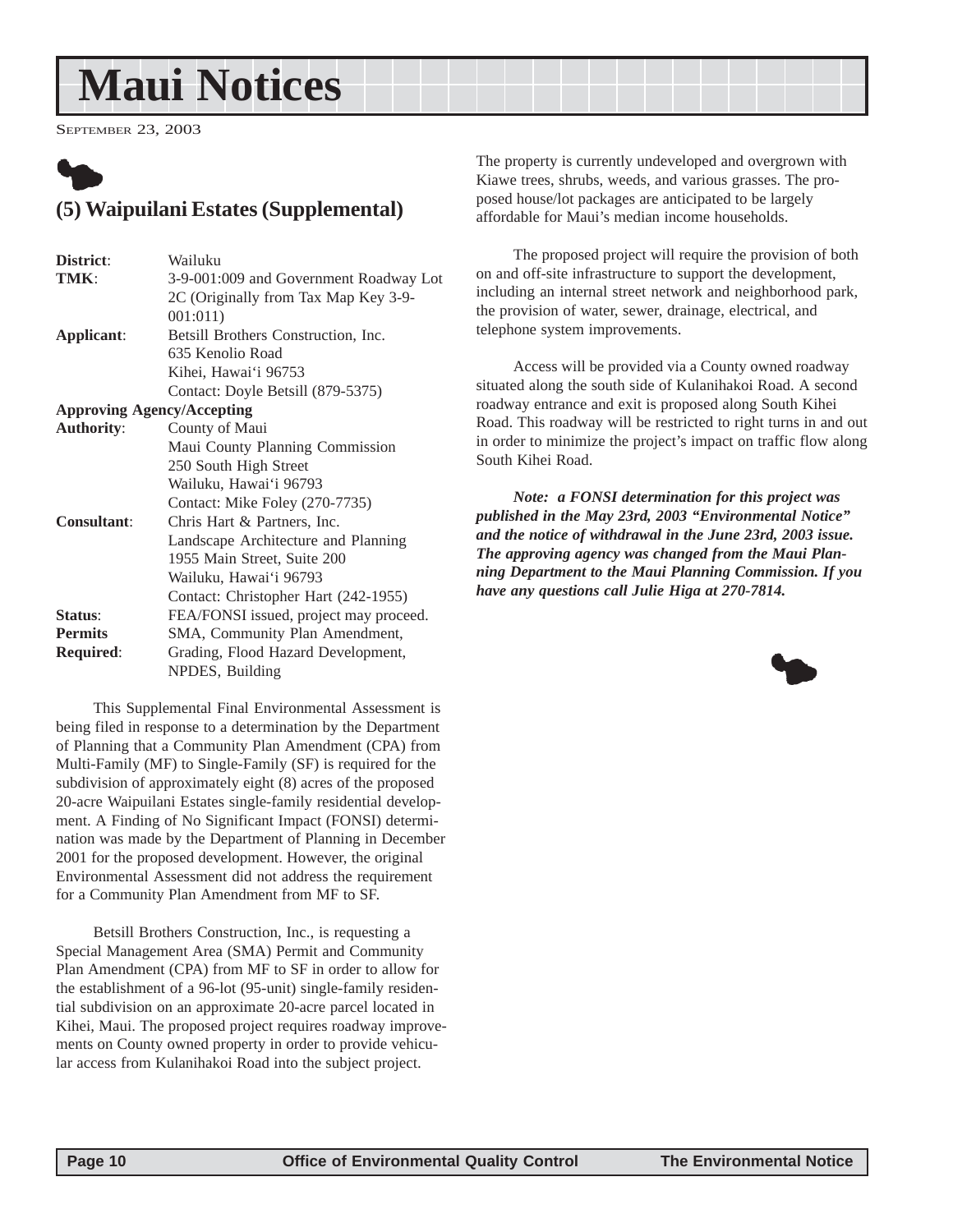# **Hawai'i Notices**

SEPTEMBER 23, 2003

### <span id="page-10-0"></span>**Draft Environmental Assessments**



#### **(1) Lokahi Subdivision Access Road**

| District:                 | North Kona                               |
|---------------------------|------------------------------------------|
| TMK:                      | $7-3-10$ : por. 6                        |
| Applicant:                | Westpro Development, Inc.                |
|                           | P.O. Box 2808                            |
|                           | Kailua-Kona, Hawai'i 96745               |
|                           | Contact: John Stevens                    |
|                           | <b>Approving Agency/Accepting</b>        |
| <b>Authority:</b>         | Department of Land and Natural Resources |
|                           | P.O. Box 621                             |
|                           | Honolulu, Hawai'i 96809                  |
|                           | Contact: Harry Yada (974-6203)           |
| <b>Consultant:</b>        | Brian Nishimura (935-7692)               |
|                           | 101 Aupuni Street, Suite 217             |
|                           | Hilo, Hawai'i 96720                      |
| <b>Public Comment</b>     |                                          |
| $\mathbf{r}$ $\mathbf{r}$ |                                          |

**Deadline**: October 23, 2003 **Status**: DEA First Notice pending public comment. Address comments to the applicant with copies to the consultant and OEQC. **Permits** Request to Utilize State Land; UIC; **Required**: Approval of Roadway Subdivision; Approval of Construction Plans

Westpro Development, Inc. is proposing to develop the Lokahi Subdivision, a 190-lot residential subdivision with a park and related amenities, on approximately 68.534 acres of land in North Kona, island of Hawai'i, TMK(s)7-3-10: 47, 48 & 50. The project site is located east (mauka) of the Queen Ka`ahumanu Highway, in the land division of Kalaoa 5th, North Kona, Hawai`i and south of the Kona Palisades Subdivision.

The proposed project will be served by three access roads from Ka'iminani Drive, the principal mauka-makai access linking the Mamalahoa Highway and the Queen Ka'ahumanu Highway. One of the three accesses proposed for the Lokahi Subdivision is a new road through the adjacent State property situated west (makai) of the project site and identified as TMK 7-3-10: portion of 6. The proposed roadway will intersect with Ka'iminani Drive approximately 200 feet west (makai) of the western most parcel within the Kona Palisades Subdivision. This north-south segment of the



proposed roadway will eventually become part of the "New Main Street" included in the County's Keahole to Keauhou Project Map that is dated August, 2001. The "New Main Street" is intended to have a 120-foot wide right-of-way and Westpro is proposing to develop the eastern (mauka) half of that right-of-way with a 60-foot wide public road which will extend approximately 700 feet south from Ka'iminani Drive and make a 90 degree turn east (mauka) for another 280 feet before entering the proposed residential project site in TMK: 7-2-10: 48. This roadway will be improved to County dedicable standards with a pavement width of 24 feet and paved swales of approximately 18 feet. The roadway has an estimated cost of \$350,000 and will take approximately three months to complete.

### **Environmental Impact Statement Preparation Notices**

 $\blacktriangleright$ 

#### **(2) University of Hawai'i at Hilo Mauka Lands Master Plan**

| <b>District:</b> | South Hilo          |
|------------------|---------------------|
| TMK:             | $2 - 4 - 001$ : 122 |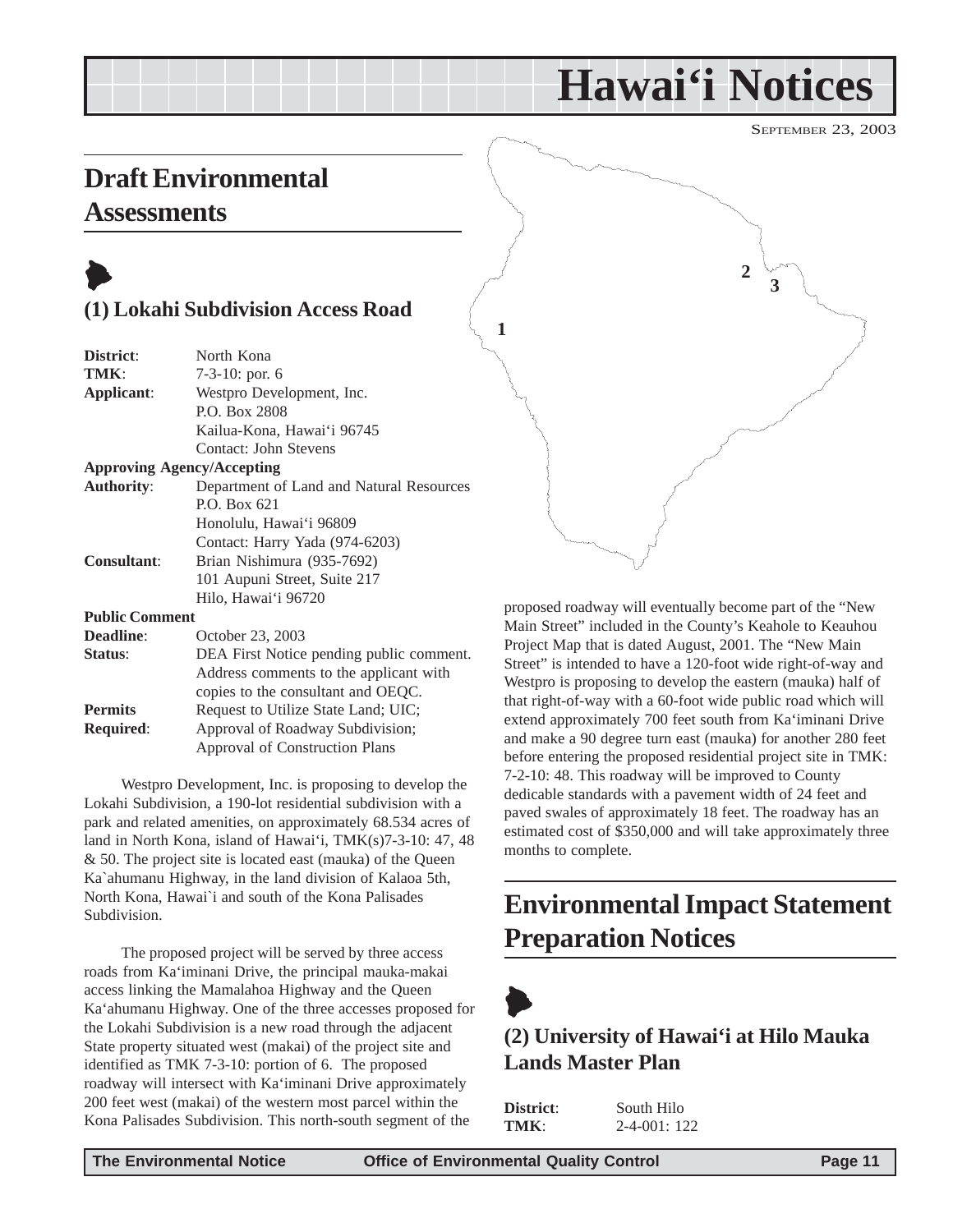# <span id="page-11-0"></span>**Hawai'i Notices**

SEPTEMBER 23, 2003

| Applicant:            | University of Hawai'i at Hilo                  |
|-----------------------|------------------------------------------------|
|                       | 200 West Kawili Street                         |
|                       | Hilo, Hawai'i 96720                            |
|                       | Contact: Lo-Li Chih (974-7595)                 |
|                       | <b>Approving Agency/Accepting</b>              |
| <b>Authority:</b>     | Governor, State of Hawai'i                     |
|                       | c/o Office of Environmental Quality Control    |
|                       | 235 South Beretania Street, Suite 702          |
|                       | Honolulu, Hawai'i 96813                        |
| <b>Consultant:</b>    | PBR Hawai'i                                    |
|                       | 1001 Bishop Street, Suite 650                  |
|                       | Honolulu, Hawai'i 96813                        |
|                       | Contact: Vincent Shigekuni (521-5631)          |
| <b>Public Comment</b> |                                                |
| Deadline:             | October 23, 2003                               |
| Status:               | EISPN First Notice pending public com-         |
|                       | ment. Address comments to the applicant        |
|                       | with copies to the approving agency or         |
|                       | accepting authority, and the consultant.       |
| <b>Permits</b>        | <b>State Land Use District Boundary Amend-</b> |
| <b>Required:</b>      | ment, County Use Permit or Rezoning            |
|                       |                                                |

The University of Hawai'i at Hilo (UHH) is planning to expand its University Park research facilities on a 267-acre parcel in Hilo, Hawai'i (TMK: 2-4-01:122). Located west of Komohana Street, just mauka of the existing University Park, between the Mohouli Street Extension, the Sunrise Estates Subdivision, the Puainako Street Extension and the proposed USDA Pacific Basin Agricultural Research Center (PBARC), the proposed University Park Expansion project will occupy 118 acres of currently undeveloped land. The remainder of the State-owned parcel will be used to develop the proposed Hawai'i Community College (Hawai'i CC) Komohana Campus and other University-related uses.

The proposed master plan for the University Park Expansion includes approximately 40 lots ranging in size between 1.9 acres and 5.7 acres with most lots averaging 2.5 acres. The lots will surround a pedestrian court that will be landscaped and provide outdoor areas where workers can eat their lunches or interact with other researchers in a campuslike environment. The pedestrian court would also provide a pedestrian and bicycle link to the proposed Hawai'i CC Komohana Campus and PBARC to the south encouraging synergistic connections to neighboring research and educational facilities. The main vehicle entrance to the University Park Expansion will be from Komohana Street via an extension of Nowelo Street, just opposite the entrance to the existing University Park. A secondary vehicular entrance will be provided from the Mohouli Street Extension. The proposed Hawaii CC Komohana Campus would be accessed from the Puainako Street Extension and the proposed Nowelo Street Extension.

The project will require a State Land Use District Boundary amendment from Agricultural to Urban, and either a County Use Permit or rezoning.

Anticipated impacts include: increased traffic; increases in solid waste generated; increased in electricity consumed; and short-term impacts to air quality and ambient noise levels during construction. Expected positive impacts include: the consolidation of Hawai'i CC facilities from two campuses to one; and reinforcing the "clean" industry of research at UHH and in East Hawai'i.

### **Draft Environmental Impact Statements**

### $\blacklozenge$ **(3) East Hawai'i Regional Sort Station**

| District:                         | South Hilo                                  |  |  |  |
|-----------------------------------|---------------------------------------------|--|--|--|
| TMK:                              | 2-1-013: 150, 151, 167, 168; 2-1-012:004    |  |  |  |
| Applicant:                        | County of Hawai'i                           |  |  |  |
|                                   | Department of Environmental Management      |  |  |  |
|                                   | 25 Aupuni Street, #208                      |  |  |  |
|                                   | Hilo, Hawai'i 96720                         |  |  |  |
|                                   | Contact: Barbara Bell (961-8083)            |  |  |  |
| <b>Approving Agency/Accepting</b> |                                             |  |  |  |
| <b>Authority:</b>                 | County of Hawai'i                           |  |  |  |
|                                   | Office of the Mayor                         |  |  |  |
|                                   | 25 Aupuni Street, #200                      |  |  |  |
|                                   | Hilo, Hawai'i 96720                         |  |  |  |
| <b>Consultant:</b>                | <b>URS</b> Corporation                      |  |  |  |
|                                   | P.O. Box 1018                               |  |  |  |
|                                   | Hale'iwa, Hawai'i 96712                     |  |  |  |
|                                   | Contact: David Robichaux (637-8030)         |  |  |  |
| <b>Public Comment</b>             |                                             |  |  |  |
| Deadline:                         | November 7, 2003                            |  |  |  |
| Status:                           | DEIS First Notice pending public comment.   |  |  |  |
|                                   | Address comments to the applicant with      |  |  |  |
|                                   | copies to the approving agency or accepting |  |  |  |
|                                   | authority, the consultant and OEQC.         |  |  |  |
| <b>Permits</b>                    | Solid Waste Management; Grading,            |  |  |  |
| <b>Required:</b>                  | Building                                    |  |  |  |

The proposed action is to construct and operate a solid waste processing, recycling, and transfer facility near the existing South Hilo Landfill. This action is proposed because the South Hilo Landfill, which now serves East Hawai'i will fill to capacity on or about the end of 2004.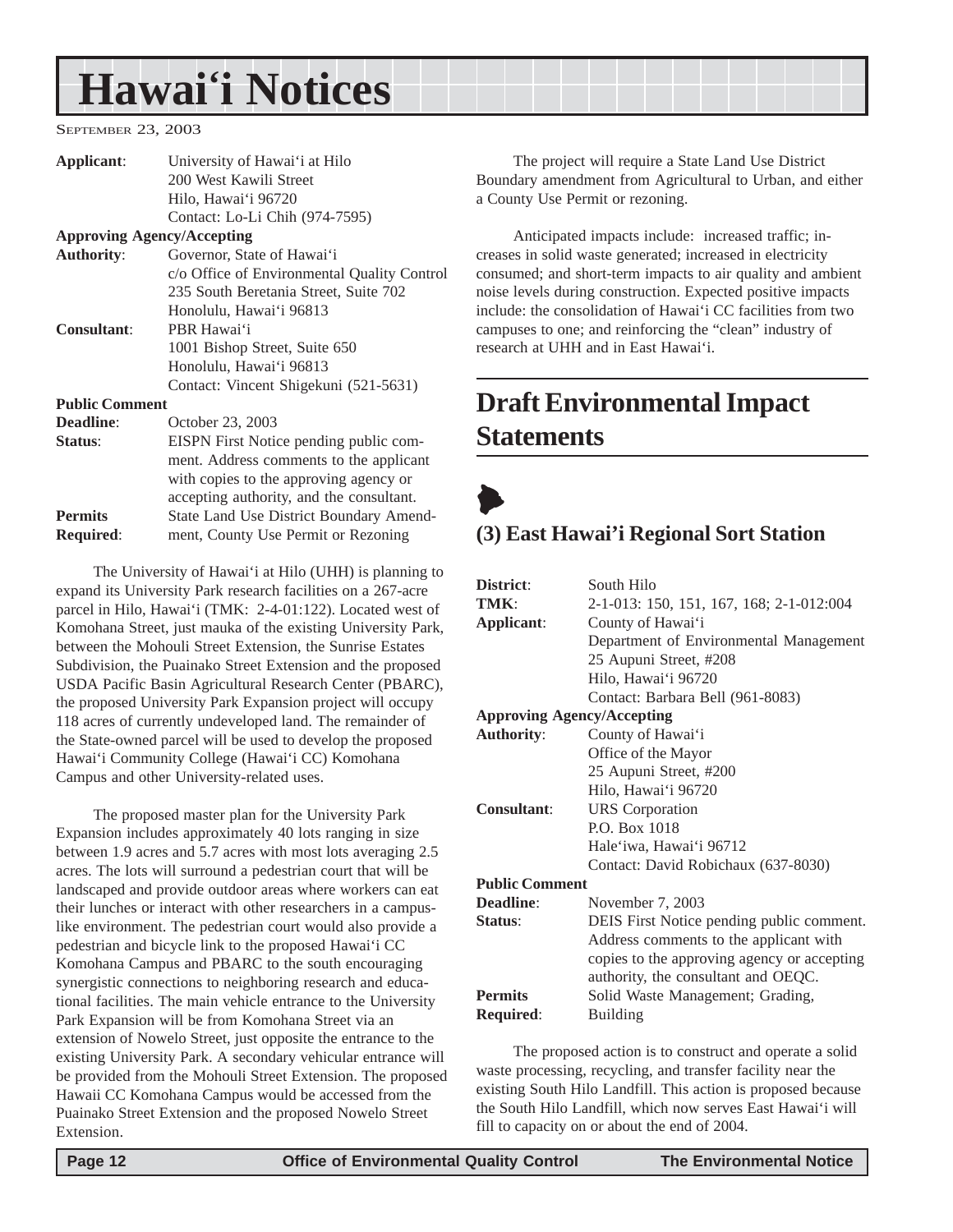# **Hawai'i Notices**

SEPTEMBER 23, 2003

<span id="page-12-0"></span>The Sort Station will accept County, commercial and residential waste from all areas of East Hawai'i. The waste will be reduced to the maximum practical amount through available low-technology approaches. Recycling will be encouraged by providing a location to drop-off sourceseparated materials. Additional recycling will occur on the primary tipping floor where County personnel or commercial recycling contractors will remove marketable materials from the waste stream. County waste hauling trucks from the East Hawai'i rural transfer stations and commercial haulers will bring loads to the Sort Station for reloading. Waste that is not recycled will be placed into large transfer trailers and hauled to the Pu'uanahulu Landfill in North Kona.

The proposed action is intended to provide continuous, convenient and cost effective solid waste management services for the County on an interim basis; and to provide a central processing facility for the County's island-wide recycling efforts. It is compatible with State and County land use plans and policies. Its operation will be subject to permit restrictions contained in Solid Waste management, building, and NPDES permits.

Impacts of construction and operation and long-haul of waste are anticipated to be minimal. Another impact is to the useful life of the Pu'uanahulu Landfill. The County's proposed low-tech waste diversion campaign will mitigate the impact on the life of the Pu'uanahulu Landfill to a reduction of three years or less. Implementation of a waste reduction technology will effectively eliminate any further reduction of the life of the one remaining landfill.

The proposed action and alternatives that are considered in the DEIS include:

1. Construct and operate the East Hawai'i Regional Sort Station,

2. No Action,

3. Construct a new South Hilo Landfill and modified Sort Station adjacent to the existing landfill,

4. Construct a new landfill elsewhere in proximity to Hilo,

5. Construct a new landfill in a dry area to service Eastside waste, and

6. Implement a waste reduction technology, including Waste-to-energy combustion, gasification, and anaerobic digestion.

The first three alternatives (1, 2 and 3) are carried forward in this DEIS for further consideration in this action.

### **Previously Published Projects Pending Public Comments**

#### **Draft Environmental Assessments**

#### 6 **Kokoiki 0.1 MG Concrete Reservoir**

| Applicant:                        | County of Hawai'i                |  |  |
|-----------------------------------|----------------------------------|--|--|
|                                   | Department of Water Supply       |  |  |
|                                   | 345 Kekuanaoa Street             |  |  |
|                                   | Hilo, Hawai'i 96720              |  |  |
|                                   | Contact: Shari Komata (961-8070) |  |  |
| <b>Approving Agency/Accepting</b> |                                  |  |  |
| <b>Authority:</b>                 | Same as above.                   |  |  |
| <b>Public Comment</b>             |                                  |  |  |
| Deadline:                         | October 8, 2003                  |  |  |

#### **Draft Environmental Impact Statements**

#### 6 **Hiluhilu Development**

| Applicant:                        | Hiluhilu Development                 |
|-----------------------------------|--------------------------------------|
|                                   | P.O. Box 7121                        |
|                                   | Kamuela, Hawai'i 96743               |
|                                   | Contact: Guido Giacometti (882-1924) |
| <b>Approving Agency/Accepting</b> |                                      |
| <b>Authority:</b>                 | <b>State Land Use Commission</b>     |
|                                   | P.O. Box 2359                        |
|                                   | Honolulu, Hawai'i 96804-2359         |
|                                   | Contact: Anthony Ching (587-3822)    |
| <b>Public Comment</b>             |                                      |
| <b>Deadline:</b>                  | October 7, 2003                      |

#### **Final Environmental Impact Statements**

#### 6 **Koa Timber Commercial Forestry Operations**

| Applicant:                        | Koa Timber, Inc.                         |
|-----------------------------------|------------------------------------------|
|                                   | 91-188 Kalaeloa Blyd.                    |
|                                   | Kapolei, Hawai'i 96707                   |
|                                   | Contact: Kyle Dong (682-5572/523-5200)   |
| <b>Approving Agency/Accepting</b> |                                          |
| <b>Authority:</b>                 | Department of Land and Natural Resources |
|                                   | $P.$ $O.$ $Box 621$                      |
|                                   | Honolulu, Hawai'i 96809                  |
|                                   | Contact: Dawn Hegger (587-0380)          |
| Status <sup>.</sup>               | FEIS has been withdrawn. The FEIS will   |
|                                   | be resubmitted at a later date after     |
|                                   | corrections have been made.              |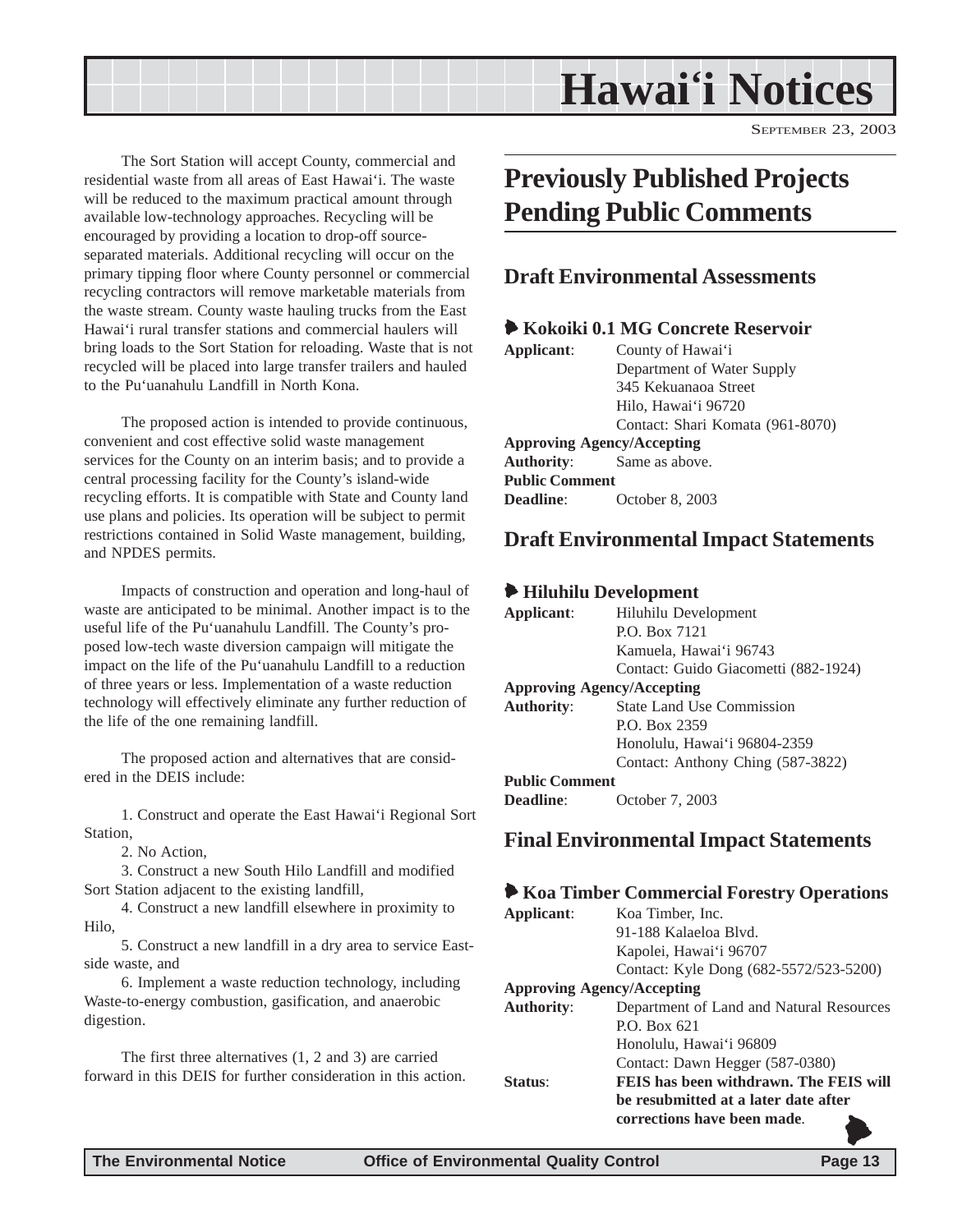# <span id="page-13-0"></span>**Shoreline Notices**

SEPTEMBER 23, 2003

#### **Shoreline Certification Applications**

Pursuant to § 13-222-12, HAR the following shoreline certification applications are available for inspection at the DLNR District Land Offices on Kauai, Hawaii and Maui and at Room 220, 1151 Punchbowl St., Honolulu, Oahu (Tel: 587-0414). All comments shall be submitted in writing to the State Land Surveyor, 1151 Punchbowl Street, Room 210, Honolulu, HI 96813 and postmarked no later than fifteen (15) calendar days from the date of the public notice of the application. If there are any questions, please call Nick Vaccaro at 587-0384.

| File No.     | Date    | Location                                                                                                                                                                                   | Applicant/Owner                                                  | <b>TMK</b>                         |
|--------------|---------|--------------------------------------------------------------------------------------------------------------------------------------------------------------------------------------------|------------------------------------------------------------------|------------------------------------|
| OA-950       | 9/18/03 | Lot 973-B of Land Court Application (Map 110), land situated at<br>Malaekahana, Koolauloa, Island of Oahu, Hawaii<br>Address: 56-197 Kamehameha Highway<br>Purpose: New House Construction | Engineer Surveyor Hawaii,<br>Inc./Mr. and Mrs. Markus<br>Polivka | $5-6-01:37$                        |
| OA-951       | 9/18/03 | Lot 1008, Land Court Application 677 (Map 227), land situated at                                                                                                                           | Adam and Sandie-Tillotson                                        | $4 - 3 - 83$ : 08                  |
|              |         | Kailua, Koolaupoko, Island of Oahu, Hawaii                                                                                                                                                 | <b>Baker</b>                                                     |                                    |
|              |         | Address: 111 Kailuana Loop                                                                                                                                                                 | Surveyor: DJNS Surveying                                         |                                    |
|              |         | Purpose: New Construction                                                                                                                                                                  | and Mapping, Inc.                                                |                                    |
| HA-269       | 9/18/03 | Lot 26 (File Plan 1813) Kona Bay Estates, land situated at<br>Lanihau-Nui, Kailua-Kona, North Kona, Island of Hawaii, Hawaii<br>Address: Lot 28 of the Kona Bay Estates                    | Don McIntosh Consulting,<br>Inc./Dale and Linda<br>Laurance      | $7 - 5 - 05:37$                    |
|              |         | Purpose: Building Permit                                                                                                                                                                   |                                                                  |                                    |
| MO-<br>077   | 9/18/03 | Being a Portion of Royal Patent 6056, Land Commission Award<br>10107 to Maunaloa, land situated at Kawela, Island of Molokai,<br>County of Maui, Hawaii                                    | Newcomer-Lee Land<br>Surveyors, Inc./Swenson<br>Trust            | $5-4-01:28$                        |
|              |         | Address: Kamehameha V Highway (No Number)                                                                                                                                                  |                                                                  |                                    |
|              |         | Purpose: Building Permit                                                                                                                                                                   |                                                                  |                                    |
| MA-<br>290   | 9/18/03 | Portion of Land Commission Award 11,216, Apana 21 to M<br>Kekauonohi, land situated at Honuaula Makawao, Island of Maui,<br>Hawaii                                                         | Akamai Land Surveying,<br>Inc./Mark A. Bryers                    | $2 - 1 - 11$ :<br>Portion of<br>12 |
|              |         | Address: 40 Makena Road                                                                                                                                                                    |                                                                  |                                    |
|              |         | <b>Purpose: Building Permit</b>                                                                                                                                                            |                                                                  |                                    |
| MA-<br>197-2 | 9/18/03 | Lot 35 of the Kuau Sunset Beach Lots (File Plan 302), land<br>situated at Kuau, Hamakuapoko, Island of Maui, Hawaii                                                                        | Akamai Land Surveyors,<br>Inc./Robert and Virginia               | $2-6-11:11$                        |
|              |         | Address: 42 Aleiki Place                                                                                                                                                                   | Karpovich                                                        |                                    |
|              |         | Purpose: Building Permit                                                                                                                                                                   |                                                                  |                                    |
| MO-<br>078   | 9/18/03 | Lot 26 of Land Court Application 1867 (Map 2), land situated at<br>Kawela, Island of Molokai, County of Maui, Hawaii                                                                       | Newcomer-Lee Land<br>Surveyors, Inc./Jerald W.                   | $5-4-17:24$                        |
|              |         | Address: Kamehameha V Highway (No Number)                                                                                                                                                  | Johnson                                                          |                                    |
|              |         | Purpose: Determine Building Setback                                                                                                                                                        |                                                                  |                                    |
| OA-952       | 9/18/03 | Lot 31-A of Land Court Application 505 (Map 10), land situated<br>at Kailua, Koolaupoko, Island of Oahu, Hawaii                                                                            | Wesley T Tengan/Lisa<br>Martin                                   | $4 - 3 - 06:52$                    |
|              |         | Address: 1006 Mokulua Drive<br><b>Purpose: Building Permit</b>                                                                                                                             |                                                                  |                                    |
|              |         |                                                                                                                                                                                            |                                                                  |                                    |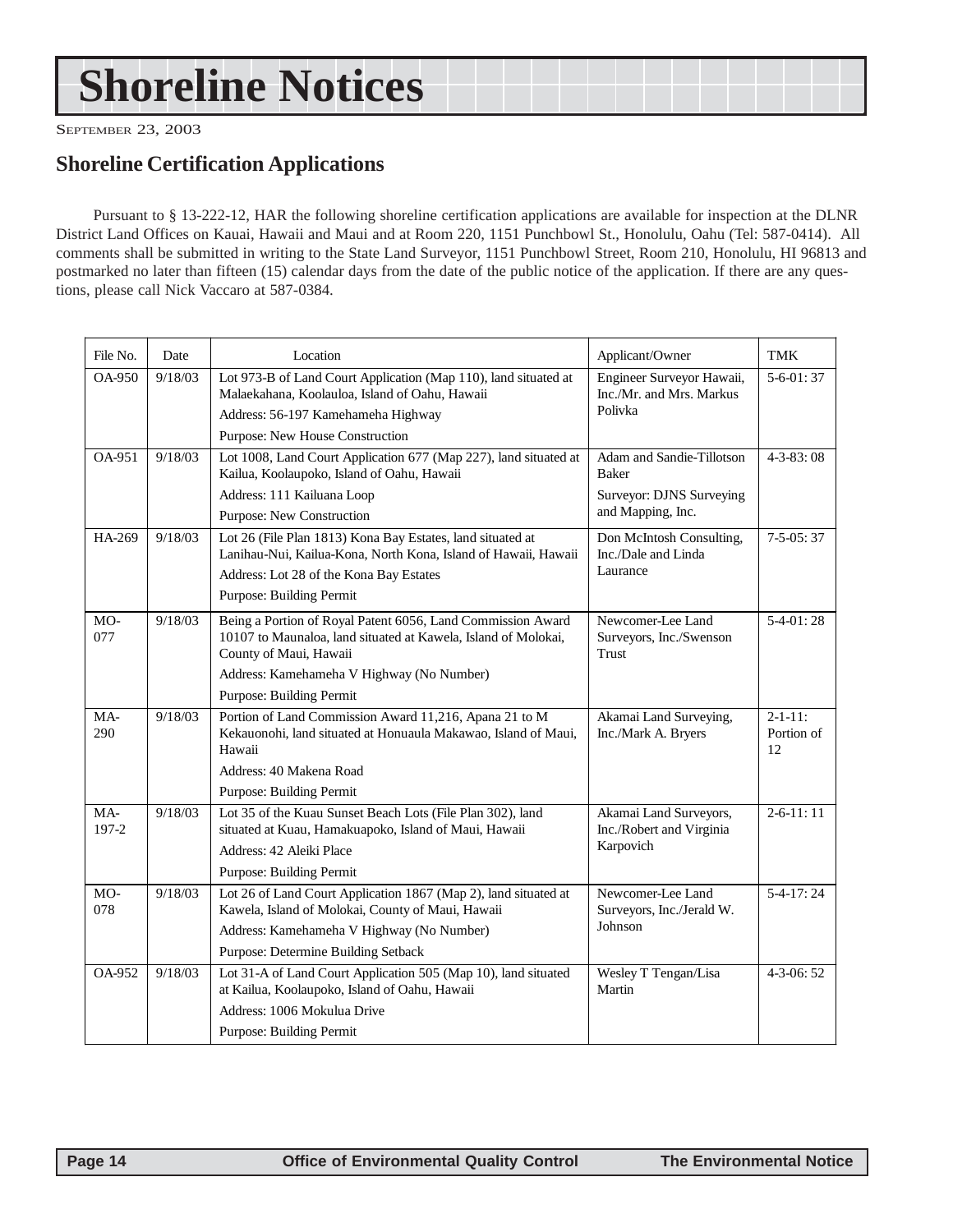# <span id="page-14-0"></span>**Shoreline Notices**

#### **Shoreline Certifications and Rejections**

Pursuant to §§13-222-26, HAR the following shorelines have been proposed for certification or rejection by the DLNR. Any person or agency wishing to appeal a proposed shoreline certification or rejection shall file a notice of appeal in writing with the department no later than 20 calendar days from the date of the public notice of the proposed shoreline certification or rejection. The Notice of appeal shall be sent to the BLNR, 1151 Punchbowl Street, Room 220, Honolulu, HI 96813.

| Case No.                  | <b>Actions Under New</b><br>and Old Shoreline<br>Rules             | Location                                                                                                                                                                                                                                                                 | Applicant                                                               | Tax Map<br>Key            |
|---------------------------|--------------------------------------------------------------------|--------------------------------------------------------------------------------------------------------------------------------------------------------------------------------------------------------------------------------------------------------------------------|-------------------------------------------------------------------------|---------------------------|
| MA-286                    | Rejected<br>8/1/03                                                 | Lot 1 Maluhia Beach Lots, land situated at Wailuku,<br>Maui, Hawaii<br>Address: 140 Lower Waiehu Road<br>Purpose: Determine building setback                                                                                                                             | Valera, Inc., for Donald<br>Stewart                                     | $3-2-15:01$               |
| OA-211-<br>2              | Rejected<br>9/10/03                                                | Lot E and F, being a portion of Grants S-13807 and S-<br>13664 to Sung Hi Lim and Sook Myeng Ahn Lim, land<br>situated at Pupukea, Koolauloa, Island of Oahu, Hawaii<br>Address: 59-777 & 59-779 Kamehameha Hwy<br>Purpose: Building Permit                              | Jamie F. Alimboyoguen,<br>for Sung Hi Lim and<br>Sook Myeng Ahn Lim     | $5-9-4:32$<br>& 33        |
| OA-239-<br>$\overline{c}$ | Proposed Shoreline<br>Certification<br>New Rules<br>9/10/03        | Lots 4, 4-A, 5 and 5-A of the Kahala Subdivision, being a<br>Portion of Royal Patent 7721, Land Commission Award<br>228, Apana 2 to Kaleiheana, land situated at Kahala,<br>Honolulu, Island of Oahu, Hawaii<br>Address: 4607 Kahala Avenue<br>Purpose: Permit for Fence | DJNS Surveying and<br>Mapping, Inc., for<br>Alteka Co., Ltd.            | $3-5-05:16$               |
| <b>OA-941</b>             | Proposed Shoreline<br>Certification<br>New Rules<br>9/10/03        | Portion of Punaluu Beach Park and Kamehameha<br>Highway, land situated at Punaluu, Oahu, Hawaii<br>Purpose: Replacement of Punaluu Bridge Job# BR-083-<br>1(42)                                                                                                          | M & E Pacific, Inc./State<br>of Hawaii Department of<br>Transportation  | $5 - 3 - 02$ :<br>Por. 31 |
| OA-942                    | Proposed Shoreline<br>Certification<br>New Rules<br>9/10/03        | Consolidation of Lot 2, Land Court Application 772 and<br>a Portion of Old Kamehameha Highway and<br>Resubdivision into Lots A & B, land situated at Laie,<br>Koolauloa, Oahu, Hawaii<br>Address: 53-283 Kamehameha Highway<br>Purpose: Subdivision and Building Permit  | Walter P. Thompson/<br>Stanley and Donna Koki                           | $5 - 5 - 02:03$           |
| <b>OA-944</b>             | Proposed Shoreline<br>Certification<br>New Rules<br>9/10/03        | Lot 4, Land Court Application 772, land situated at Laie,<br>Oahu, Hawaii (Kamehameha Highway)<br>Purpose: Sale of the Property                                                                                                                                          | Walter P. Thompson/<br>Hopu Kahakai                                     | $5 - 5 - 02:05$           |
| MA-287                    | Proposed Shoreline<br>Certification<br><b>New Rules</b><br>9/10/03 | Lot 48-B of the Mailepai Hui Partition, land situated at<br>Alaelo, Kaanapali, Lahaina, Maui, Hawaii<br>Address: Lot 48-B Lower Honoapiilani Highway<br>Purpose: Building Permit                                                                                         | Akamai Land<br>Surveying/Mary and<br>Rowland Hanson                     | $4 - 3 - 15:54$           |
| MO-076                    | Proposed Shoreline<br>Certification<br>New Rules<br>9/10/03        | Lot 4 Kamakana Beach Lots, land situated at Kawela,<br>Molokai, Hawaii<br>Address: 245 Kamehameha V Highway<br>Purpose: Determine building setback                                                                                                                       | Valera, Inc., for William<br>Pepper                                     | $5-4-18:16$               |
| OA-939                    | Proposed Shoreline<br>Certification<br>New Rules<br>9/10/03        | Portion of Keehi Lagoon Beach Park, Oahu, Hawaii<br>Address: 465 Lagoon Drive<br>Purpose: Shoreline setback variance for ADA accessible<br>walkway                                                                                                                       | City and County of<br>Honolulu Department of<br>Design and Construction | $1-1-03:06$               |

**The Environmental Notice Office of Environmental Quality Control Page 15**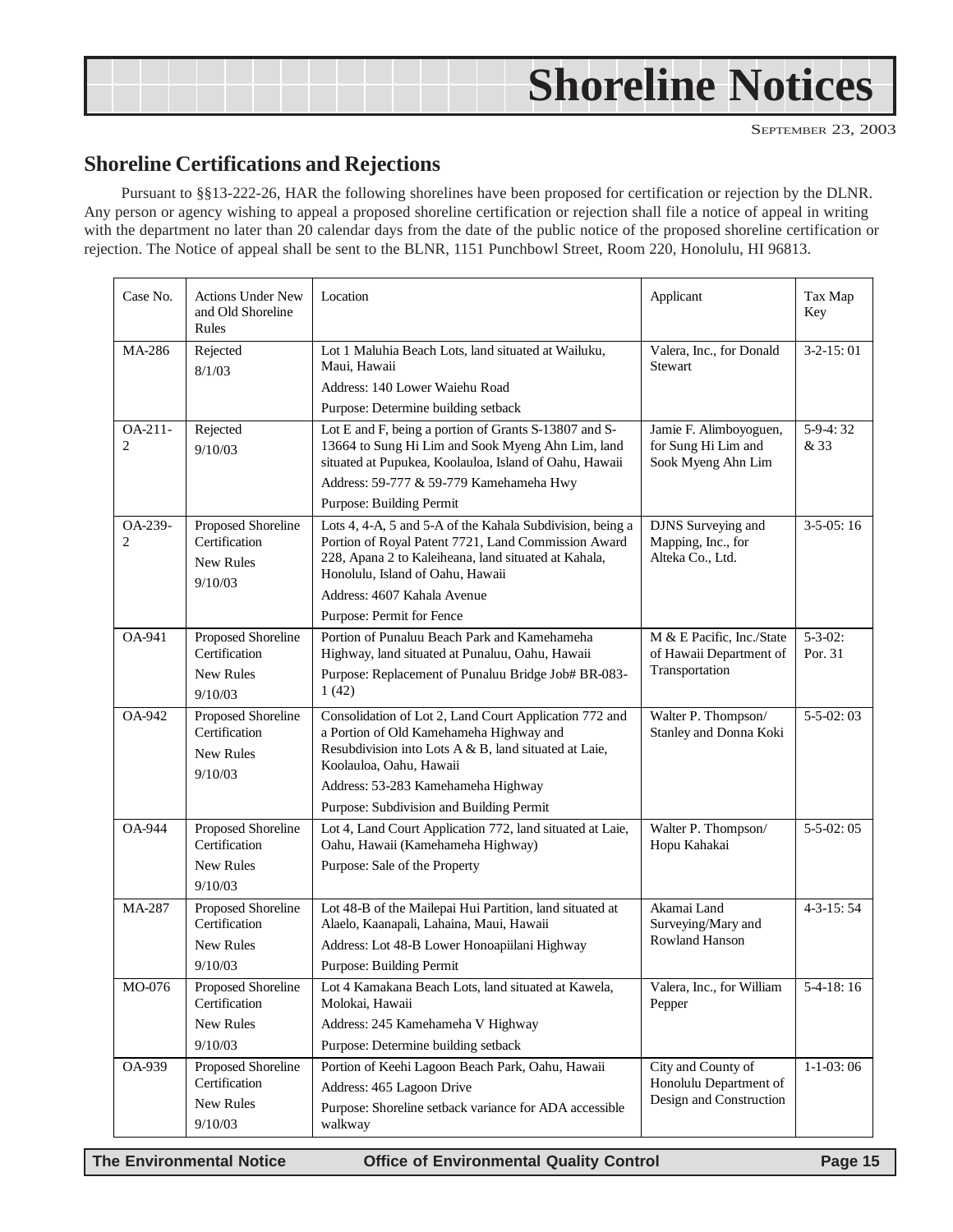# <span id="page-15-0"></span>**Coastal Zone News**

SEPTEMBER 23, 2003

#### **Federal Consistency Reviews**

The Hawaii Coastal Zone Management (CZM) Program has received the following federal actions to review for consistency with the CZM objectives and policies in Chapter 205A, Hawaii Revised Statutes. This public notice is being provided in accordance with section 306(d)(14) of the National Coastal Zone Management Act of 1972, as amended. For general information about CZM federal consistency please call John Nakagawa with the Hawaii CZM Program at 587-2878. For neighboring islands use the following toll free numbers: Lanai & Molokai: 468-4644 x72878, Kauai: 274-3141 x72878, Maui: 984-2400 x72878 or Hawaii: 974-4000 x72878.

For specific information or questions about an action listed below please contact the CZM staff person identified for each action. Federally mandated deadlines require that comments be received by the date specified for each CZM consistency review and can be mailed to:

Director

Office of Planning

Department of Business, Economic Development and Tourism

P.O. Box 2359 Honolulu, Hawaii 96804

Or, fax comments to the Hawaii CZM Program at 587- 2899.

#### 1 **(1) Waihee Stream Bank Stabilization, Kaneohe, Oahu**

| Applicant:              | City & County of Honolulu, Department of              |
|-------------------------|-------------------------------------------------------|
|                         | Design & Construction                                 |
|                         | Contact: Dennis Toyama, 523-4756                      |
|                         | <b>Federal Action:</b> Department of the Army Permit  |
|                         | Federal Agency: U.S. Army Corps of Engineers          |
|                         | Contact: Farley Watanabe, 438-7701                    |
| <b>Location:</b>        | Waihee Stream, 300 feet downstream of                 |
|                         | Ahilama Road Bridge                                   |
| TMK:                    | $4 - 7 - 12$ : 20                                     |
|                         | <b>CZM Contact:</b> John Nakagawa, 587-2878           |
| <b>Proposed Action:</b> |                                                       |
|                         | Construct erosion control improvements along 150 feet |

of Waihee Stream bank to repair erosion damage. The improvements include restoring the stream bank to approximately its existing condition and installing a concrete wall to reduce erosion and to stabilize the stream bank. **Comments Due**: October 7, 2003

#### 6 **(2) Open Ocean Fish Farm, Kona, Hawaii**

| Applicant:              | Kona Blue Water Farms                                  |  |
|-------------------------|--------------------------------------------------------|--|
|                         | Contact: Neil Anthony Sims, VP, 331-1188               |  |
|                         | <b>Federal Action:</b> Department of the Army Permit   |  |
|                         | Federal Agency: U.S. Army Corps of Engineers, 438-9258 |  |
| Location:               | Southwest of Unualoha Point, adjacent to               |  |
|                         | the Natural Energy Laboratory of Hawaii, in            |  |
|                         | Kona, Hawaii                                           |  |
|                         | <b>CZM Contact:</b> Debra Tom, 587-2840                |  |
| <b>Proposed Action:</b> |                                                        |  |
|                         | Kona Blue Water Farms (a division of Black Pearls,     |  |

Inc) proposes to establish a fish farm in the waters adjacent to the Natural Energy Laboratory of Hawaii Authority (NELHA) and the Keahole-Kona International Airport (KIA). The project, southwest of Unualoha Point, is located approximately 2,600 ft from the shoreline. The project involves six (6) submerged cages, 20-30 beneath the surface and two (2) smaller surface cages (50 ft in diameter) for nursery culture or to expedite harvesting from the submersible cages. All of the cages will be within 9 acres of the 90-acre lease area. Public access and use in the entire lease area will be allowed, however, for liability and safety reasons no anchoring, SCUBA-diving, swimming or fast transit through the lease area will be allowed. Proposed fish stock is mahimahi and/or kahala.

**Comments Due**: October 7, 2003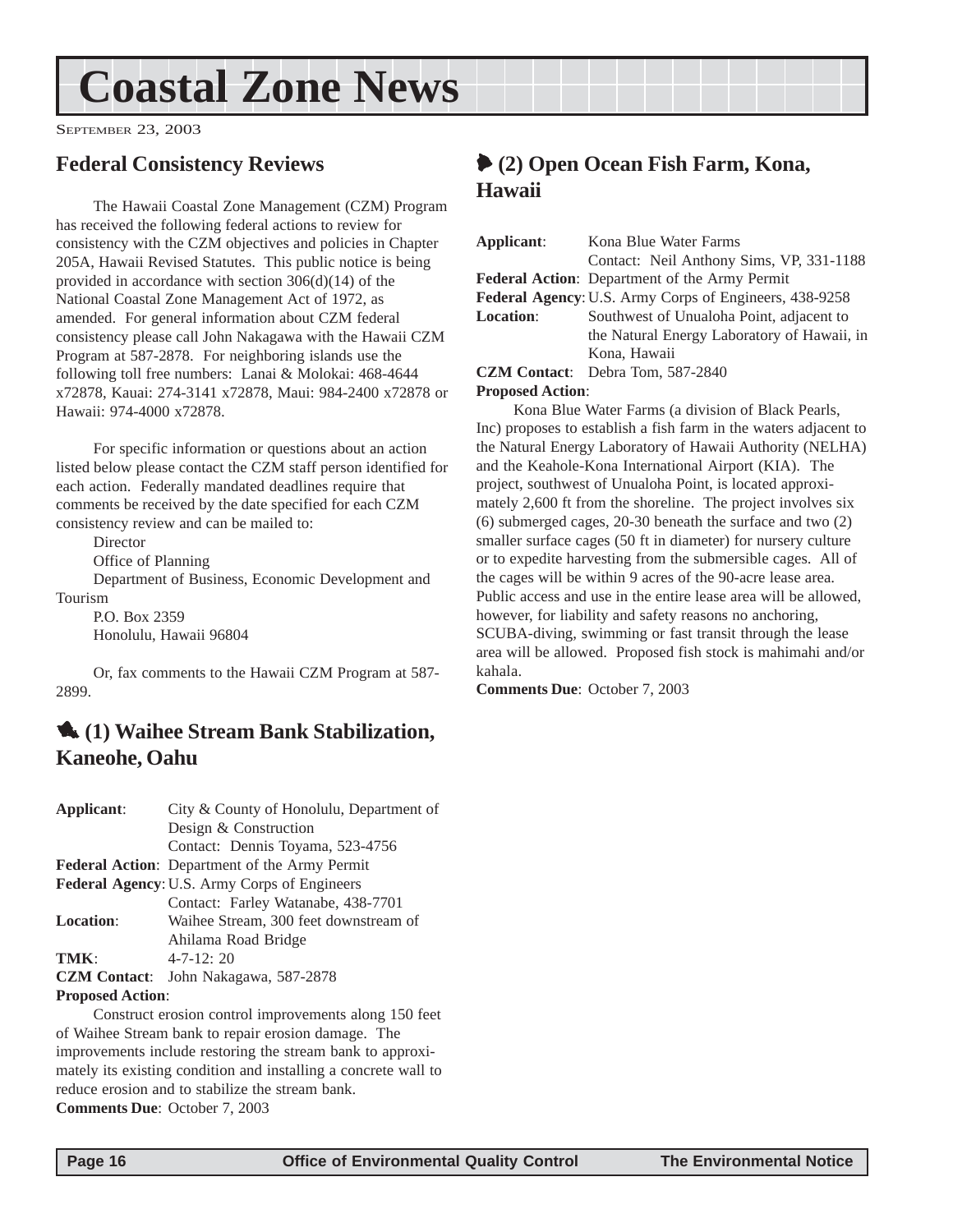# <span id="page-16-0"></span>**Coastal Zone News**

SEPTEMBER 23, 2003

#### **Special Management Area (SMA) Minor Permits**

Pursuant to Hawai'i Revised Statute (HRS) 205A-30, the following is a list of SMA Minor permits that have been approved or are pending by the respective county/state agency. For more information about any of the listed permits, please contact the appropriate county/state Planning Department. City & County of Honolulu (523-4131); Hawai'i County (961-8288); Kaua'i County (241-6677); Maui County (270-7735); Kakaako (587-2878).

| <b>Location (TMK)</b>          | Description (File No.)                          | <b>Applicant/Agent</b>        |
|--------------------------------|-------------------------------------------------|-------------------------------|
| Honolulu: Kaneohe (4-7-13-24)  | Green waste recycling (2003/SMA-64)             | KGS. Inc. (Sitani Suguturaga) |
| Honolulu: Aiea (9-8-9-20)      | Security fence & CMU wall (2003/SMA-67)         | Honolulu Ltd.-Magba           |
|                                |                                                 | Inc./Sueda & Associates, Inc. |
| Honolulu: Lanikai (4-3-5-88)   | Fence enclosure (2003/SMA-31)                   | Elia A. Long                  |
| Honolulu: Waialae-Kahala (3-5- | Renovate tennis courts (2003/SMA-70)            | Waialae Country Club / Alcon  |
| $23-3)$                        |                                                 | & Associates, Inc.            |
| Hawaii: N. Kona (7-7-4-91)     | Second dwelling (SMM 141)                       | Fred & Corinne Hopkins        |
| Maui: Lahaina (4-3-9-52)       | Retaining wall (SM2 20030135)                   | Fitkin, Brad & Jodi           |
| Maui: Kaanapali (4-4-8-1)      | Cabinet installation (SM2 20030136)             | Verizon Hawaii, Inc.          |
| Maui: Lanai (3-9-9-21)         | Enclose lanai (SM2 20030137)                    | Cress-Felipe, Jennifer L      |
| Maui: Haiku (2-8-3-59)         | Grubbing (SM2 20030138)                         | Drewyer, Michelle             |
| Maui: Kihei (3-9-28-79)        | Interior renovation (SM2 20030139)              | Larson, Kim                   |
| Maui: Paia (2-6-2-10)          | Deck & lanai (SM2 20030140)                     | Maui Paradise Potions         |
| Maui: Kuau (2-6-11-24)         | Garage renovation (SM2 20030141)                | ADC, Inc.                     |
| Maui: Lahaina (4-2-1-24)       | Addition (SMX 20030509) Pending.                | Kimmey, Marie                 |
| Maui: Makawao (2-9-5-10)       | Overhead line extension (SMX 20030510) Pending. | Arkles, Alan M.               |
| Maui: Kihei (2-1-10-16)        | Demolition (SMX 20030511) Pending.              | Easton, David                 |
| Maui: Wailea (2-1-22-29 & 64)  | Dwelling, etc. (SMX 20030512-13) Pending.       | Murphy, Tae                   |
| Maui: Lahaina (4-3-8-30)       | New lanais (SMX 20030514) Pending               | Wagner, Nick                  |
| Maui: Paia (3-2-15-41)         | Dwelling etc. (SMX 20030515) Pending.           | Wagner, Nick                  |
| Maui: Lahaina (4-3-22-9)       | Renovation (SMX 20030516) Pending               | Mitchell, Donald E.           |
| Maui: Olowalu (4-7-1-02 & 22,  | Repair of poles (SMX 20030517) Pending.         | Maui Electric Co., Ltd.       |
| $4 - 8 - 3 - 10$               |                                                 |                               |
| Maui: Haiku (2-8-4-102)        | Vacation rental (SMX 20030518) Pending.         | Reversade, Gerard             |
| Maui: Kihei (3-9-14-52)        | Addition (SMX 20030519) Pending.                | Bensan, Art E & Fely R.       |
| Maui: Kihei (3-9-55-47)        | Ohana (SMX 20030521) Pending.                   | Takitani, Christopher         |
| Maui: Kihei (3-9-20-3)         | Quiznos tables (SMX 20030522) Pending           | Petrilla, David               |
| Maui: Kihei (3-9-8-28)         | Platform & storage (SMX 20030523) Pending       | Lulu's Restaurant Kihei, LLC. |
| Maui: Kihei (3-9-53-12)        | Pool spa (SMX 20030524) Pending                 | Pool Pro, Inc.                |
| Maui: Lahaina (4-2-1-24)       | Addition (SMX 20030526) Pending.                | Kimmey, Marie                 |
| Maui: Paia (2-6-11-8)          | Addition (SMX 20030527) Pending.                | Sands, Fredrick H.            |
| Maui: Lahaina (4-3-17-20)      | Addition (SMX 20030529) Pending.                | Forsythe, Demming C.          |
| Maui: Lahaina (4-3-3-96)       | Pool (SMX 20030530) Pending.                    | Pono Pools, Inc.              |
| Maui: Makena (2-1-7-95)        | Trellis (SMX 20030531) Pending.                 | Brooks, Robert                |
| Maui: Kihei (2-2-24-21)        | Tents (SMX 20030532) Pending.                   | Roy's Kihei Bar & Grill       |
| Maui: Wailea (2-1-26-36)       | Pool (SMX 20030533) Pending                     | Harrison, Tom                 |
| Muai: Lahaina (4-5-4-32)       | Renovations (SMX 20030534) Pending.             | Bernshouse, Don               |
| Maui: Kahului (3-7-3-9)        | Renovations (SMX 20030536) Pending.             | Pool Pro., Inc.               |
| Maui: Paia (3-8-2-117)         | Dwelling & pool (SMX 2003057) Pending           | Ross, Kathy                   |
| Maui: Kihei (3-9-37-1)         | Repair realling (SMX 20030538) Pending.         | Steward. Jim                  |
| Maui: Kihei (3-9-4-29)         | Store & deli (SMX 20030539) Pending.            | <b>OOTB</b> Indurstries       |
| Maui: Lahaina (4-3-9-3)        | Dwelling (SMX 20030540) Pending.                | Shoemaker, Scott Ralphs       |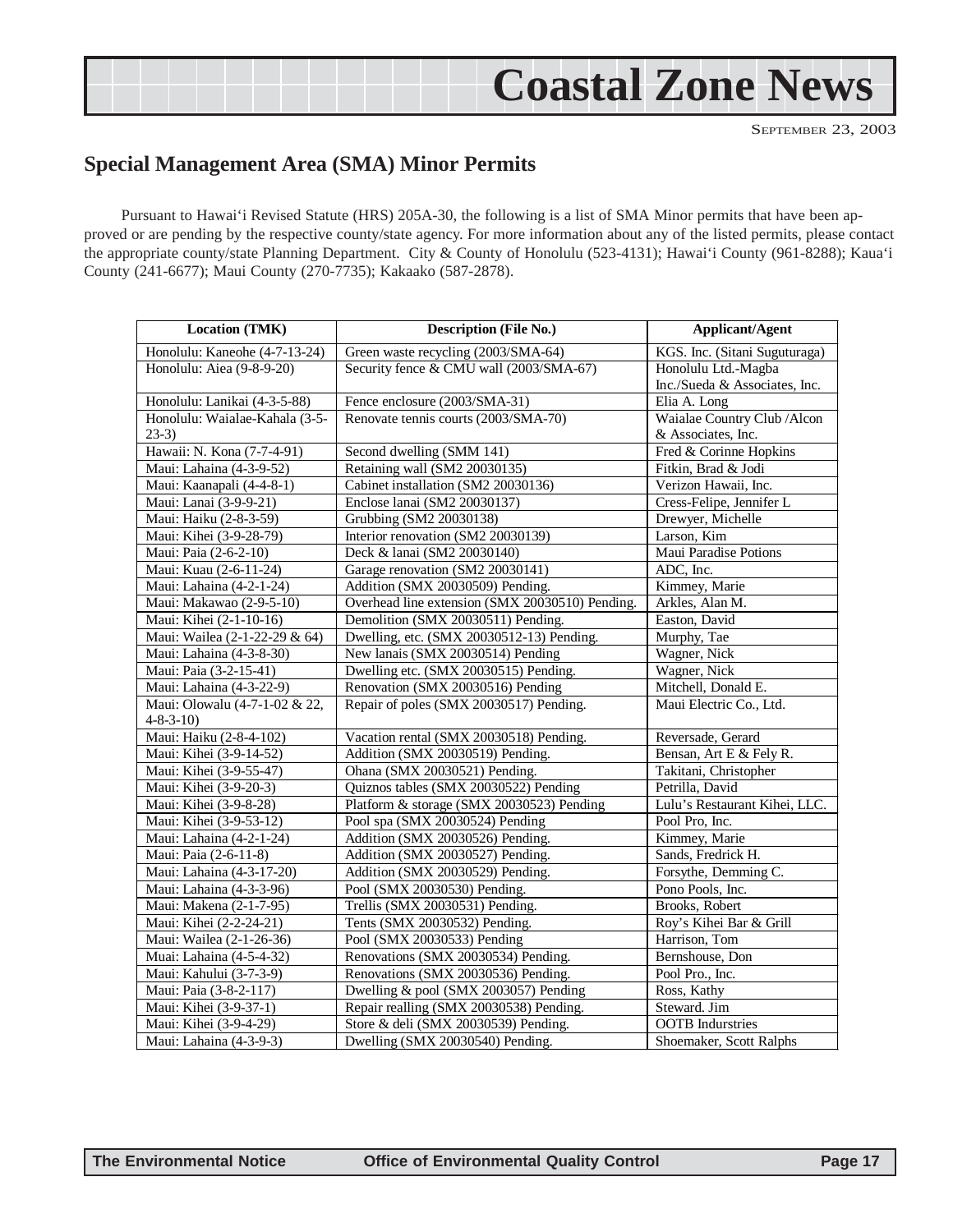# <span id="page-17-0"></span>**Coastal Zone News**

SEPTEMBER 23, 2003

#### **Special Management Area Documents (Chapter 25, Revised Ordinances of Honolulu)**

Since SMA-only (Chapter 25, ROH) documents do not trigger the EIS law as articulated in Chapter 343, Hawaii Revised Statutes, effective September 1, 2001 OEQC will no longer review these documents for completeness or adequacy. However, OEQC will continue to provide notice of these projects as a public service. Questions regarding the adequacy, completeness and availability of these documents should be addressed directly to the county contact listed below.

#### 1 **Hale La'a Boulevard Landscape Project (Final Determination)**

The applicant, Hawai'i Reserves, Inc., proposes to develop a landscaped, open space meeting area (Temple Gardens), off-street parking and various landscaping and roadway improvements along Hale La'a Boulevard. Approximately 2 acres of the 6.2 acres project area are located with the Special Management Area (SMA).

The Temple Gardens will be developed on two vacant shoreline lots along Kamehameha Highway (TMK 5-5-3:50 and 51) and consist of landscaping, paved areas, lawn area and perimeter fences and walls. An off-street parking area will be developed on a vacant lot at the intersection of Hale La'a Boulevard and Kamehameha Highway (TMK 5-5-13:86) and include 26 parking spaces, landscaping and a solid wall. The various landscaping and roadway improvements along Hale La'a Boulevard (portions of TMK 5-5-15 and 5-5-16) are intended to improve the function and appearance of the approach to the LDS Hawai'i Temple facilities and surronding area. These improvements include planter areas, resurfacing, signage, lighting, sidewalks, rock walls, drainage and undergrounding of utilities.

Please direct questions and written comments to Sharon Nishiura, Department of Planning and Permitting, City and County of Honolulu, 650 S. King Street, 7<sup>th</sup> Floor, Honolulu, Hawai'i 96813, telephone: 523-4256.

#### 1 **St. Joseph's Church and School Expansion (Draft)**

The project site is located at 94-675 and 94-651 Farrington Highway (Tax Map key 9-4-11: 56) in Waipahu, O'ahu. The applicant, St. Joseph Church and School, proposes to improve the existing church and school facilities. The improvements to the church facilities include an expansion of the existing church structure to accommodate an increase in membership that now totals about 1,000 registered members and the demolition and reconstruction of the rectory. The improvements to the school facilities include the construction of a new 13-classroom building with library and

dining facilities, a new gymnasium, and an addition to one of the classroom buildings. The existing cafeteria and a classroom building will be demolished to accommodate the new structures. A high school level will be added to the existing pre-K through 8th grade school with an anticipated increase in enrollment from 415 to about 673 students. Additional off-street parking will also be provided.

Please direct questions and written comments to Sharon Nishiura, Department of Planning and Permitting, City and County of Honolulu, 650 S. King Street, 7<sup>th</sup> Floor, Honolulu, Hawai'i 96813, telephone: 523-4256.

#### 1 **Kaunala Housing Site Development (Draft)**

The applicant proposes to develop eight lots on a 13.3-acre parcel at Kaunala, O'ahu under a site development plan. Six of the proposed lots will be in the R-5 Residential zoning district and two of the lots will be in the AG-2 Agricultural zoning district. The R-5 zoned lots will range in size from approximately 22,000-sq. ft to 47,000-sq. ft. and the AG-2 zoned lots will be about 4.0 acres each. Presently, there are two dwellings located at the project site. A total of 7 additional dwellings will be constructed including 3 farm dwellings and 4 single-family dwellings. Vehicular access will be provided by extending a driveway from Kaunala Street to each lot.

An archaeological inventory survey prepared for the project identified nine feature sites including three burial overhangs. A Burial Treatment Plan will be prepared for the three burial sites and a Preservation Plan will be prepared for the remaining sites recommended for preservation. Short-term construction related noise, dust, and water quality impacts will be mitigated by complying with applicable permit conditions. No long-term significant adverse impacts are anticipated to result from the project.

Please direct questions and written comments to Jamie Peirson, Department of Planning and Permitting, City and County of Honolulu, 650 S. King Street, 7<sup>th</sup> Floor, Honolulu, Hawai'i 96813, telephone: 527-5754.

#### 1 **Kaiona Beach Park Master Plan (Draft)**

The City and County of Honolulu Department of Design and Construction proposes to demolish the existing comfort station and construct a new bath house with outdoor showers. Other improvements are proposed, such as a new septic tank, leach field, chain link fence, and paved pathway.

The proposed bath house and other improvements will be constructed at Kaiona Beach Park. The proposed bath house will measure approximately 34 feet long by 34 feet wide, for a total of 1,156 square feet. It will not exceed 20 feet in height.

Please direct questions and written comments to Dana Teramoto, Department of Planning and Permitting, City and County of Honolulu, 650 S. King Street, 7<sup>th</sup> Floor, Honolulu, Hawai'i 96813, telephone: 523-4648.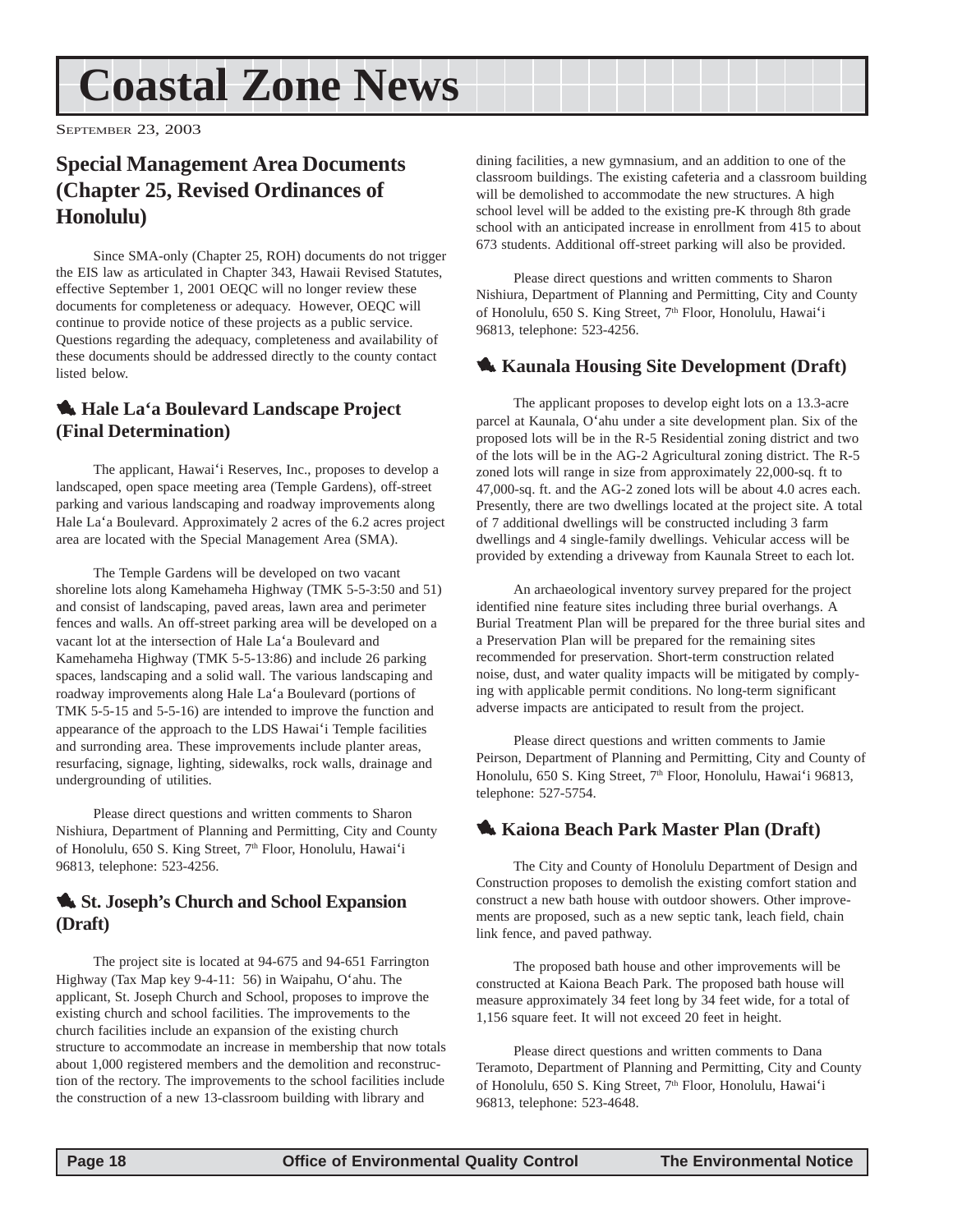# **Pollution Control Permit Applications**

#### **Department of Health Permits**

The following is a list of some pollution control permits currently being reviewed by the State Department of Health. For more information about any of the listed permits, please contact the appropriate branch or office of the Environmental Management Division at 919 Ala Moana Boulevard, Honolulu.

| <b>Branch</b><br>Permit Type                                             | Applicant & Permit<br>Number                                         | Project Location                                                                                                                                                    | Pertinent<br>Date           | Proposed Use                                                                                                                                                                                                                                                      |
|--------------------------------------------------------------------------|----------------------------------------------------------------------|---------------------------------------------------------------------------------------------------------------------------------------------------------------------|-----------------------------|-------------------------------------------------------------------------------------------------------------------------------------------------------------------------------------------------------------------------------------------------------------------|
| Clean Air Branch<br>586-4200<br>Noncovered<br>Source Permit              | Pioneer Hi-Bred<br>International, Inc.<br>NSP 0538-01-N              | UTM Coordinates -<br>431,687.51m E and<br>2,427,799.48 m N,<br>Waimea, Kauai                                                                                        | Issued:<br>8/22/03          | Phosphine Fumigation Chamber<br>with Activated Carbon Scrubber<br>System                                                                                                                                                                                          |
| Clean Air Branch<br>586-4200<br>Temporary<br>Covered Source<br>Permit    | Pineridge Farms,<br>Inc.<br>CSP 0507-01-CT<br>(Amendment)            | Various Temporary Sites,<br>State of Hawaii<br>Initial Location of New<br>500 TPH Screening Plant:<br>92-460 Farrington<br>Highway (storage only),<br>Kapolei, Oahu | Issued:<br>8/25/03          | One (1) 275 TPH Crushing Plant<br>with One $(1)$ 300 HP Diesel<br>Engine, One (1) 195 TPH<br>Crushing Plant with One (1) 160<br>HP Diesel Engine, One (1) 200<br>TPH Screening Plant, Two (2) 500<br>TPH Screening Plants, and One<br>(1) 600 TPH Screening Plant |
| Clean Air Branch<br>586-4200<br>Temporary<br>Noncovered<br>Source Permit | Jas. W. Glover, Ltd.<br>NSP 0464-02-NT                               | Various Temporary Sites,<br>State of Hawaii<br>Initial Location:<br>Kaumualii Highway at<br>Halfway Bridge, Puhi,<br>Kauai                                          | Issued:<br>8/26/03          | 455 kW Diesel Engine Generator                                                                                                                                                                                                                                    |
| Clean Air Branch<br>586-4200<br>Covered Source<br>Permit                 | US Navy, Public<br><b>Works Center</b><br>CSP 0424-01-C<br>(Renewal) | Red Hill Water Pumping<br>Station, Honolulu, Oahu                                                                                                                   | Comments<br>Due:<br>10/6/03 | One (1) 2.0 MW Combustion<br>Turbine                                                                                                                                                                                                                              |



#### 3**Kapalua Mauka**

The LUC has received the following district boundary amendment petition filed, pursuant to Chapter 205, HRS:

| Docket No.:        | A03-741                                     |
|--------------------|---------------------------------------------|
| <b>Petitioner:</b> | Maui Land & Pineapple Company, Inc.         |
| <b>Location:</b>   | Honokahua and Napili, Maui, Hawaii          |
| Acreage:           | 790.3 acres                                 |
| TMK:               | 4-2-01: 1, 38, and 39; 4-2-05: 50 & 51; and |
|                    | $4-3-01:6 & 8$                              |
| <b>Request:</b>    | Agricultural to Urban and Rural             |
| Date Filed:        | August 26, 2003                             |
|                    |                                             |

If you would like further detailed information on this matter, please contact:

State Land Use Commission

Location Address Leiopapa A Kamehameha Building (State Office Tower) 235 S. Beretania Street, Room 406 Honolulu, Hawaii 96813

Mailing Address P.O. Box 2359 Honolulu, Hawaii 96804-2359 Phone: 587-3822

**The Environmental Notice Office of Environmental Quality Control Page 19**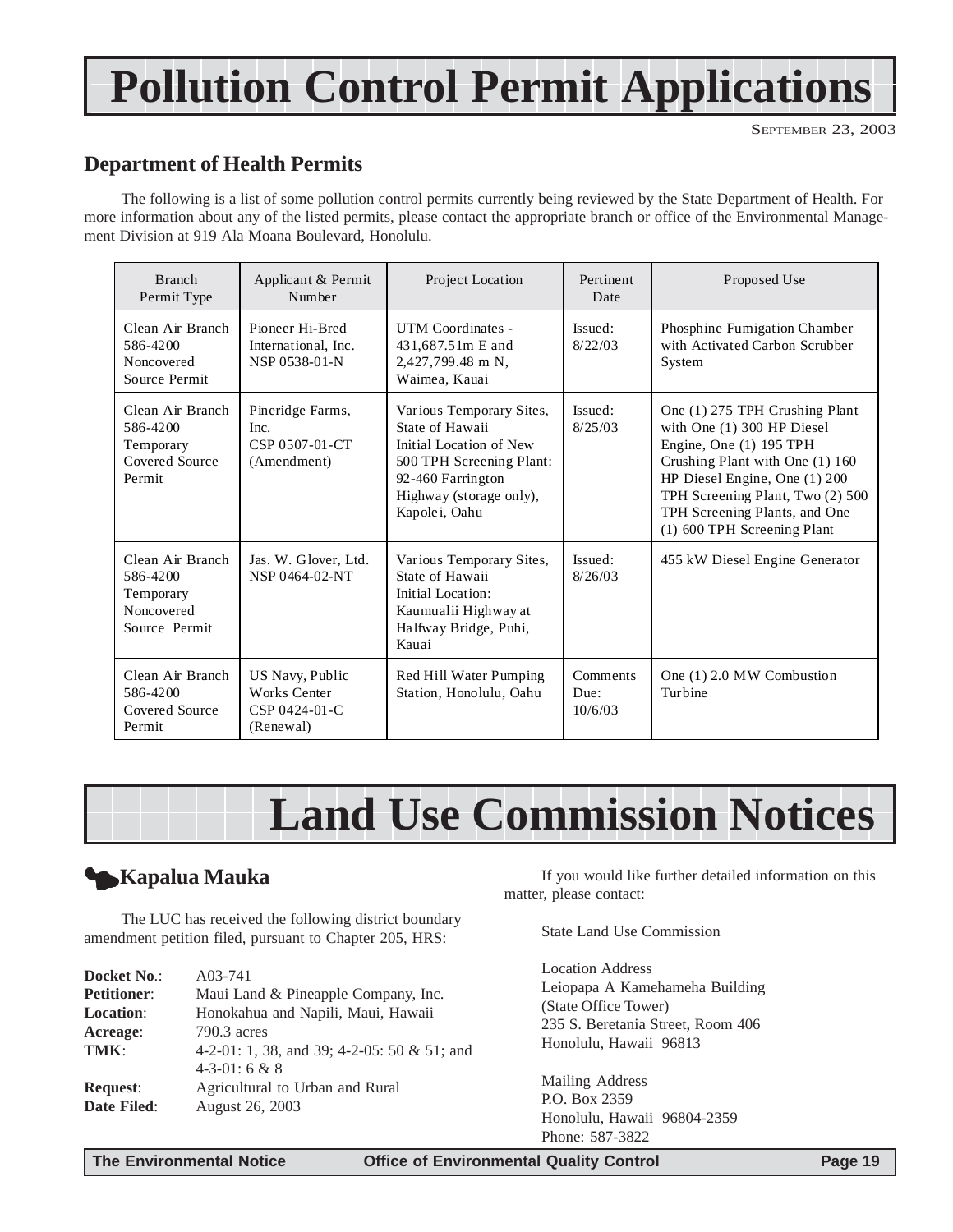# <span id="page-19-0"></span>**Announcements**

SEPTEMBER 23, 2003

#### **Your Voice, Our Vision, Hawai'i's Future**

Governor Linda Lingle and Lt. Governor James "Duke" Aiona Jr. announced a series of statewide "Talk Story" sessions designed to get community input on issues of importance to the people of Hawai'i. The first session started on July 29, 2003.

"It is important for government leaders to hear directly from the people what concerns they may have in their communities and neighborhoods, as well as what they believe are the most important issues facing our state," said Governor Lingle. "I plan to do a lot of listening during these talk story sessions, then use what I learn to help my administration focus on how we can continue to make life better for the people of Hawai'i through day-to-day government services as well as legislation in the upcoming legislative session."

Lt. Governor Aiona is scheduled to target discussions during which he will present the Hawai'i Drug Control Strategy, followed by questions and comments from the community about the plan. The information gathered from the community during these sessions will be reported during the Hawai'i Drug Control Strategy: A New Beginning summit

"We want to hear what people's reactions are to the plan that we have developed to control the illicit drug use problem in Hawai'i," said Lt. Governor Aiona. "The ideas generated through this community dialogue will be invaluable as we prepare for the drug control summit in September."

"The Lt. Governor and I are looking forward to getting out into the community, and we encourage everyone to join us in these sessions to share their thoughts about what good things are happening in their neighborhoods, as well as what challenges they're facing," said Governor Lingle."

All meetings are scheduled from 5:30 p.m. - 8:00 p.m., except where noted. Schedule is subject to change.

#### **Schedule for Governor Lingle**:

Date Communities Venue

#### **Schedule for Lt. Governor Aiona**:

Date Communities Communities Venue Tues., Oct. 28 Lana'i **Hale Kupuna** Hale Kupuna

Tues., Sept. 30 Lihue Lihue Kaua'i High School Tues., Oct. 7 **Aina Haina to Hawai'i Kai** Kalani High School Tues., Oct. 14 **Downtown and Manoa to Kahala** McKinley High School Tues., Oct. 21 Moloka'i Kaunakakai School Tues., Oct. 28 Lana'i **Hale Kupuna** Lana'i Hale Kupuna

Tues., Sept. 23 'Ewa 'Ewa Kapolei Middle School

Tues., Oct. 21 **Moloka'i** Moloka'i Kaunakakai School

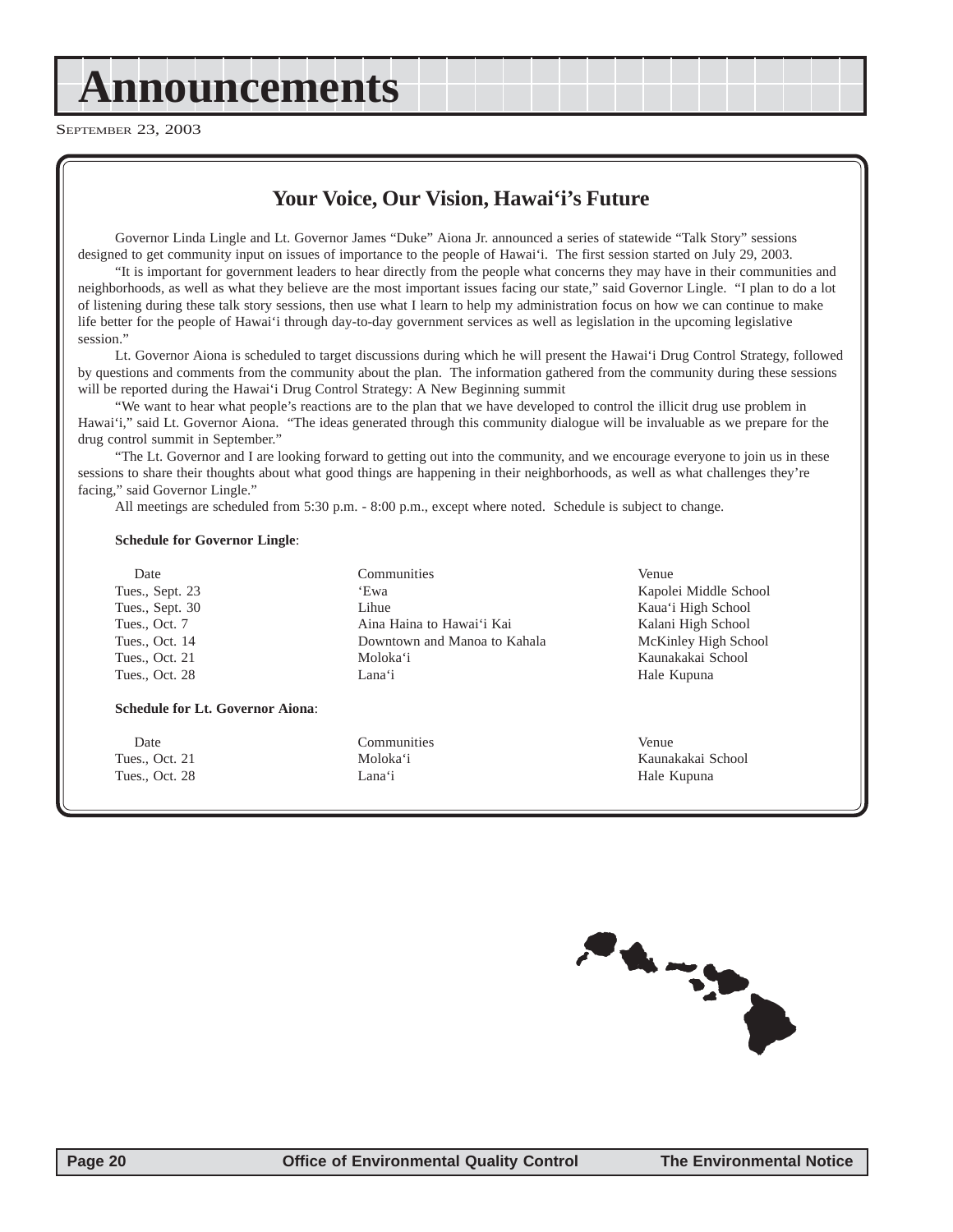**OFFICE OF ENVIRONMENTAL QUALITY CONTROL 235 South Beretania Street, #702 Honolulu, Hawaii 96813**

**- - - - - - - - - - - - - - - - - - - - - - - - - - - - - - - - - - - - - - - - - - - - - - - - - - - - - - - - - - - - - - - - - - - - - -**

**- - - - - - - - - - - - - - - - - - - - - - - - - - - - - - - - - - - - - - - - - - - - - - - - - - - - - - - - - - - - - - - - - - - - - -**